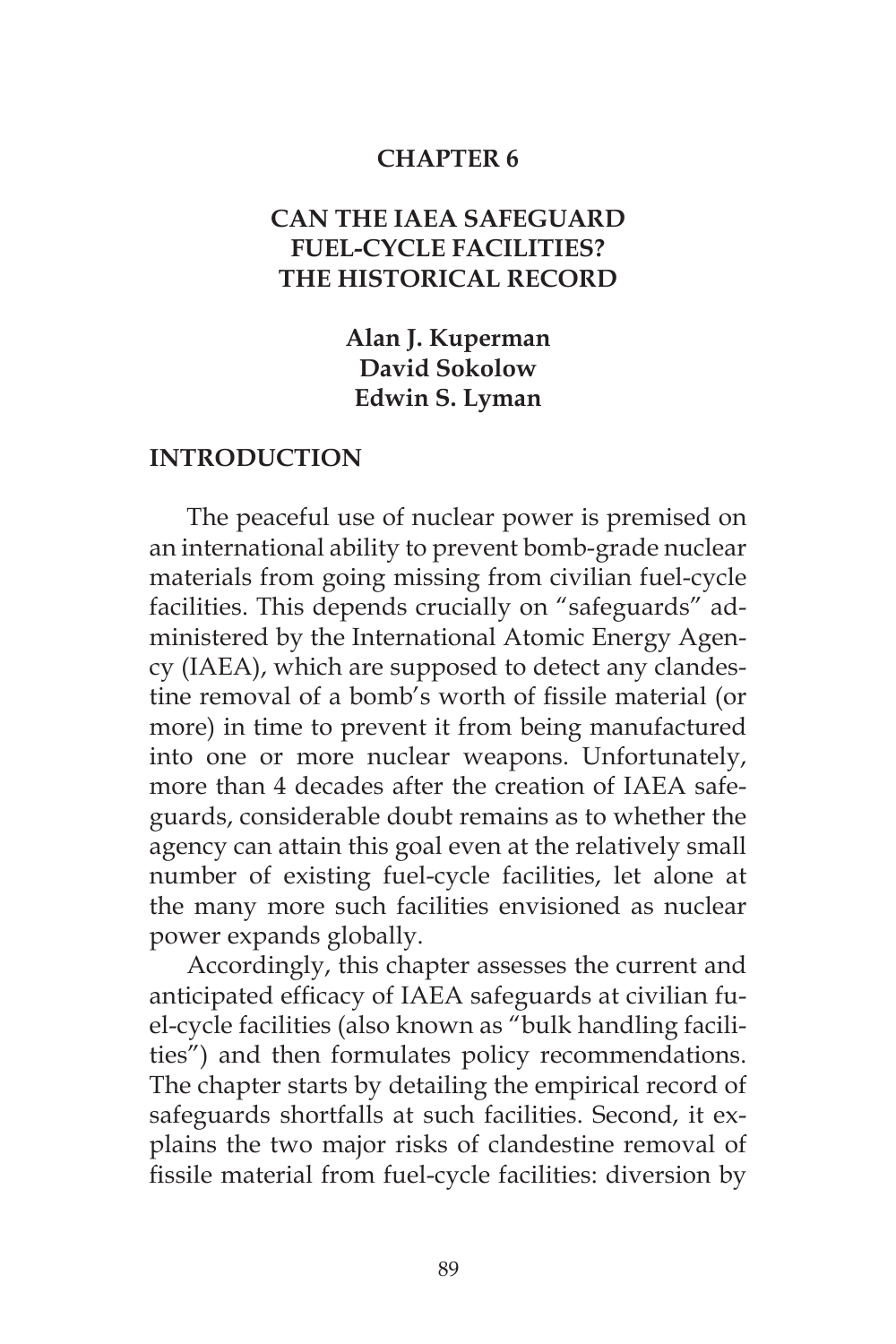states, or theft by sub-state insiders. Third, it details the scope of such facilities worldwide. Fourth, the chapter discusses the technical and political obstacles to achieving safeguards objectives, and various proposals to overcome them. Finally, the chapter concludes with policy recommendations based on the current and projected capabilities of IAEA safeguards.<sup>1</sup>

#### **EMPIRICAL RECORD**

Nuclear fuel-cycle facilities around the world, in states with and without nuclear weapons, have suffered accounting discrepancies entailing many bombs' worth of fissile material. This section first explores the record at such facilities in two nuclear-weapons states: the United Kingdom (UK) and France. Second, it illustrates the inadequacy of accountancy at such facilities under IAEA safeguards in two countries with varying levels of cooperation with the agency: Japan and Iran.

## **United Kingdom.**

British Nuclear Fuels Limited's (BNFL) Sellafield site in northwest England includes a mixed-oxide (MOX) fuel facility, which operated from 2001 to 2011, as well as the Thermal Oxide Reprocessing Plant (THORP) that continues to operate. In 2005, an audit of the nuclear materials at the MOX facility revealed that the "material unaccounted for" (MUF) was 29.6 kilograms (kg) of plutonium, or roughly 3.5 "significant quantities" (SQ) of this fissile material, enough for several nuclear weapons. BNFL insisted that the figure did not mean that any material had been removed without authorization from its plants. The company asserted that its techniques to account for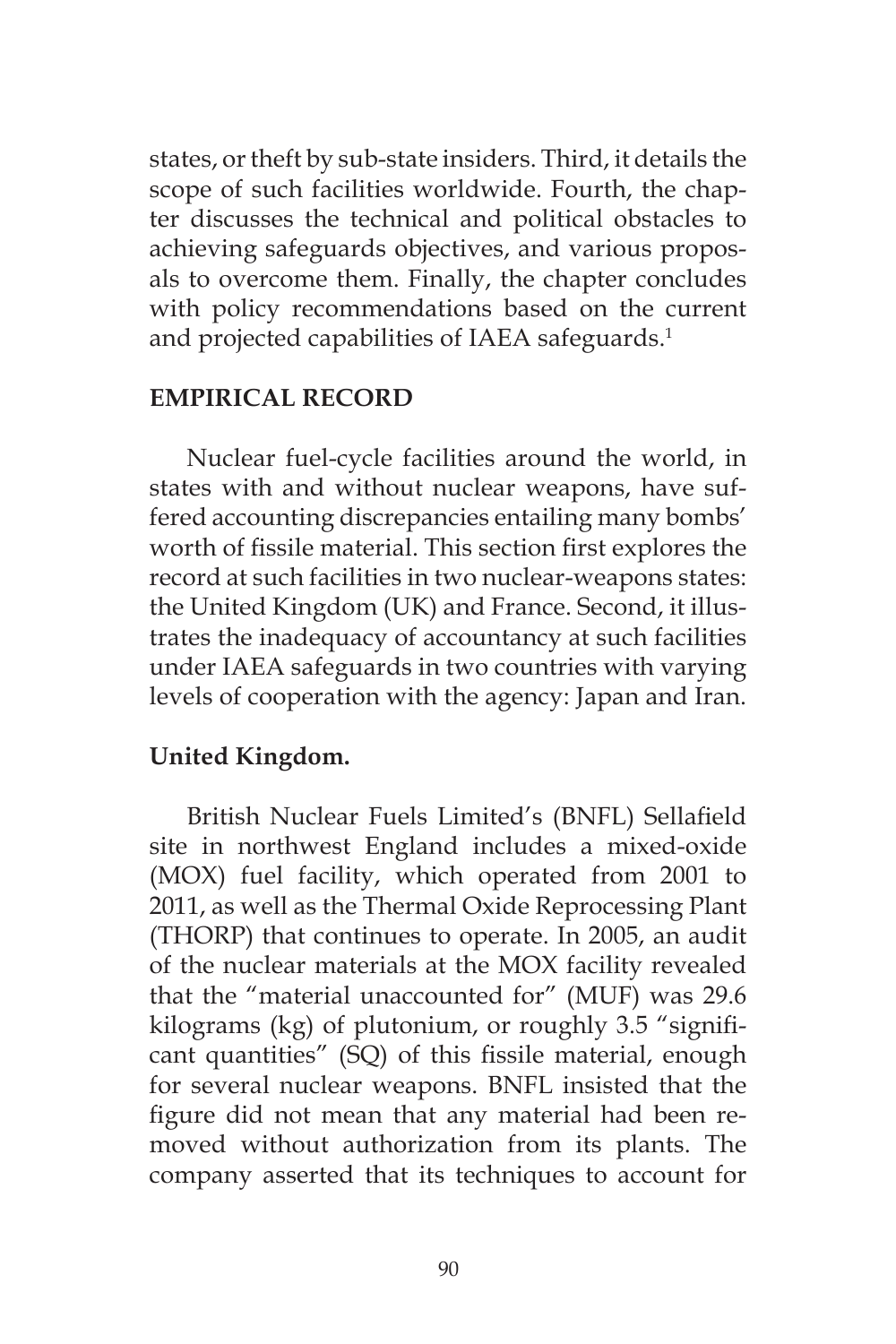nuclear material followed internationally approved and recognized best practices. In particular, BNFL contended that the systems of statistical measurement and control at THORP were "the most advanced in the world."2 However, on May 9, 2005, a BNFL inquiry revealed that a massive leak at THORP had gone undetected for 9 months. The leak occurred in a feed pipe to one of the two accountancy vessels, resulting in accumulation of 83.4 cubic meters of dissolver solution. This solution contained an estimated 19 metric tons of uranium and 190-kg of plutonium.3 An accountancy tank is where the initial inventory of fissile material is measured for the purpose of establishing shipperreceiver differences (SRD). But the system failed to detect the increasing loss of material until 8 months after it began. To the credit of the plant's material accounting system, the first indications of the problem came not from any safety detectors (several of which were malfunctioning), but from the company's Safeguards Department, when it observed an anomalous SRD in March. Despite that, the leak was not uncovered until a month later.

In BNFL's review of the incident, the company commended the role of its Safeguards Department in detecting the leak, although acknowledging that the Nuclear Materials Accountancy system had not provided timely warning of lost material. The system "is intended to provide overall accountancy balances," and "is not designed to (nor is it intended that it should) be responsive to track material on a more real time basis." Later, BNFL recommended the introduction of "a nuclear tracking regime . . . with the objective of promptly detecting primary containment failure or misdirection of material."4 This statement appears puzzling since BNFL had previously made claims,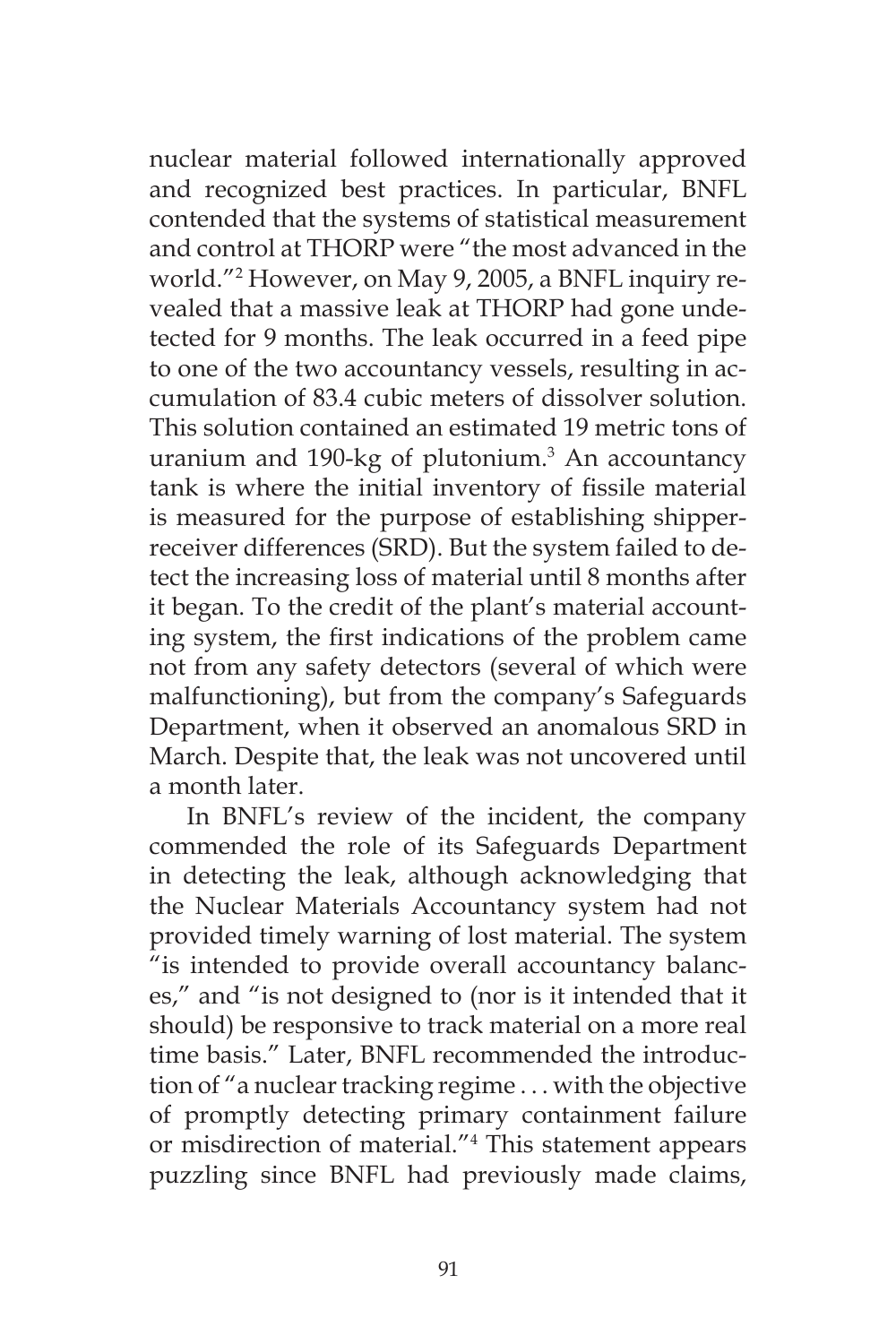with the full support of the European Atomic Energy Community (Euratom), proclaiming the existence of near-real-time accountancy (NRTA) at THORP. For example, in a paper delivered at an IAEA safeguards symposium in 2001, a joint BNFL-Euratom team stated that: "Near Real Time Materials Accountancy (NRTMA) is fully operational in THORP, providing regular assurance of high quality material control."5 In retrospect, this claim appears to have been exaggerated, at the least.

At the time of the incident, the plant was under Euratom safeguards. This institution has identical timeliness criteria as the IAEA for uncovering diversions of nuclear material (e.g., the detection of one SQ of direct-use fissile material within 1 month). However, Euratom failed to detect the MUF despite having access to the operators' accountancy records, as well as supposedly having access to process data, upon which it performed its own statistical tests.<sup>6</sup> Neither the plant operators nor the Euratom inspectors successfully detected the leak or sounded an alarm for 8 months—many times longer than the timely warning requirement. This incident suggests that even state-ofthe-art safeguards cannot come close to satisfying the IAEA's explicit standards for detecting missing fissile material before it could be fabricated into a weapon.

#### **France.**

Along similar lines to the BNFL incident, the now closed MOX fuel facility in Cadarache, France, which operated under Euratom safeguards, encountered MUF situations twice during the last decade. This facility was operated from 1961 to 2004 by Cogema and then by Areva, which acquired Cogema. In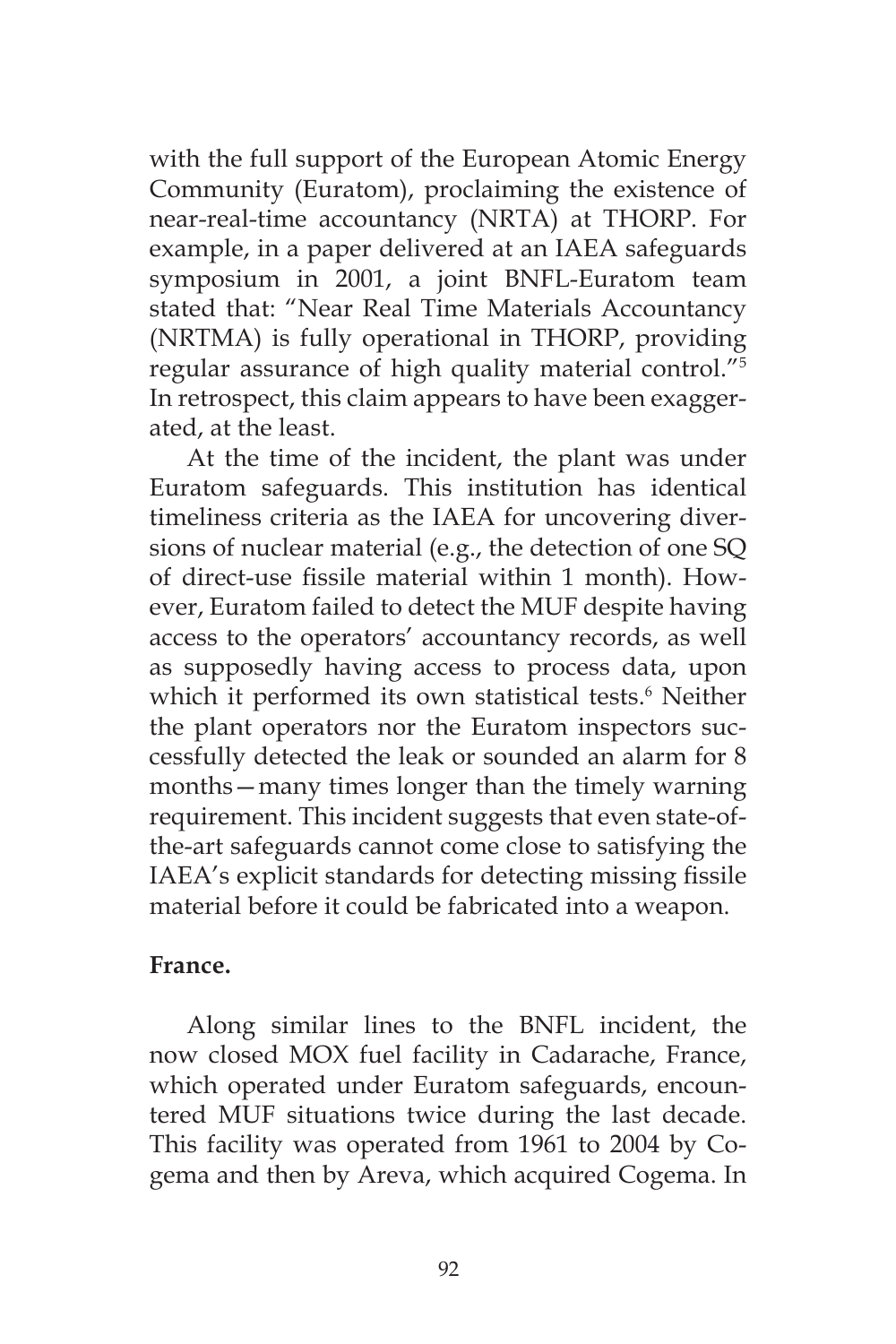2002, the Euratom Safeguards Agency reported that "the annual verification of the physical inventory at Cogema-Cadarache plant in France found an unacceptable amount of material unaccounted for (MUF) on the plutonium materials [SIC]."7 The problem was later attributed to the differences between measurement techniques by inspectors and operators, and to poor definitions of materials in historical accounting records. (If the latter were the issue, it is unclear why the MUF problem would not have arisen until 2002.) In September 2004, it was reported that Euratom finally had responded to Cogema's explanation of the 2002 MUF finding.<sup>8</sup> Thus, it took at least 2 years to resolve the discrepancy. Despite this explanation, the problems at the facility persisted.

In October 2009, the French Nuclear Safety Authority ordered the halt of decommissioning operations at the facility. When the facility had closed in 2004, its former operator, Areva, estimated that there would be a MUF of approximately 8-kg of plutonium due to holdup in the plant's gloveboxes—which are shielded hot cells along the process line in which technicians can remotely manipulate the nuclear material. However, 2 weeks into the cleanup of the facility, the French Atomic Energy Commission announced that it had already collected 22-kg and projected that the total might rise to 39-kg of MUF.<sup>9</sup> While the plutonium holdup might have accumulated in the gloveboxes over a long period of time, Areva's underestimation of the amount by almost five SQs suggests that the plant's accounting system failed and that the Euratom safeguards were insufficient to detect the potential diversion of several bombs' worth of fissile material. The repeated failure of safeguards in nuclear-weapons states to meet the IAEA detection standards, despite employing some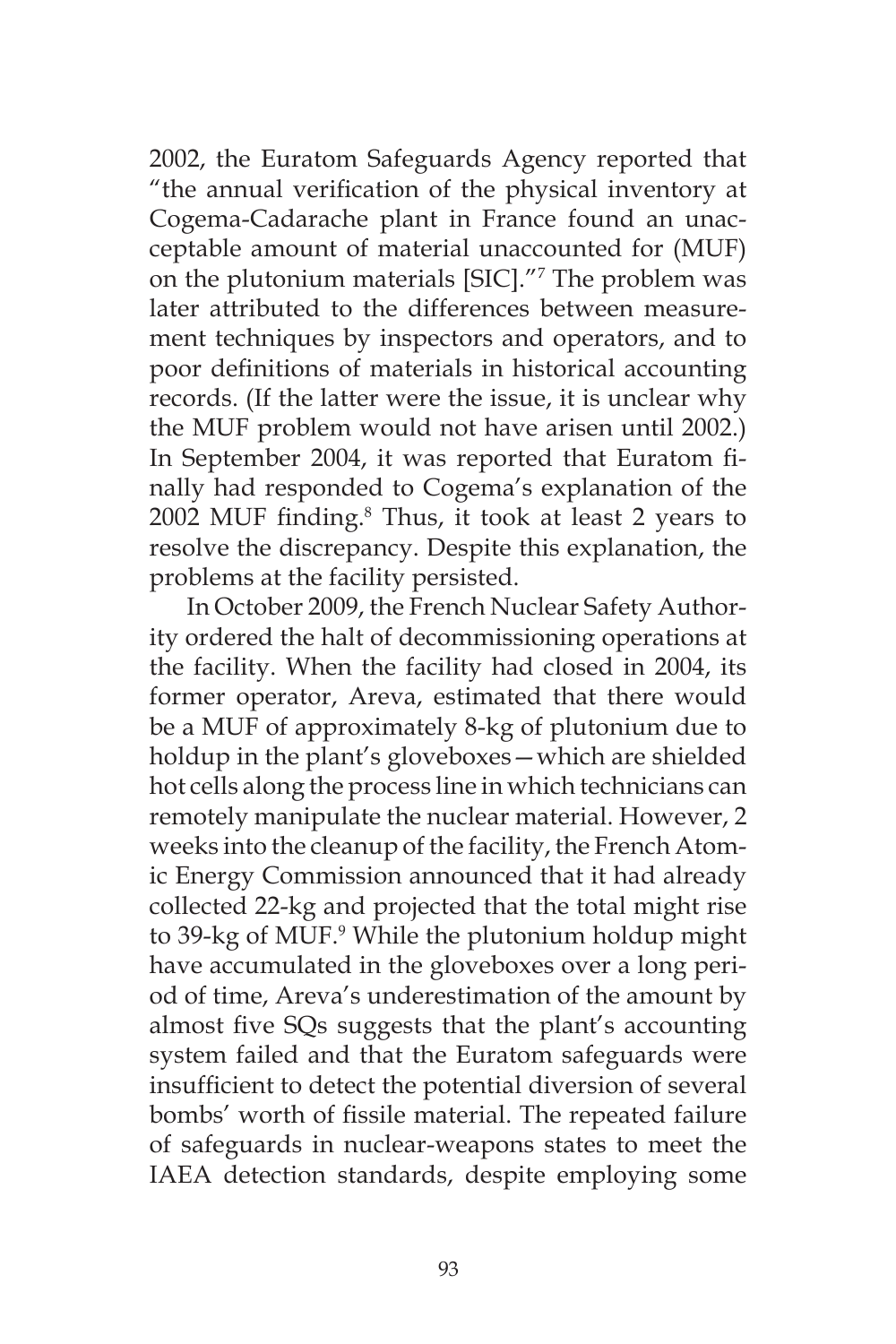of the most advanced accounting technologies in the world, raises serious questions about whether IAEA safeguards can achieve their objectives.

# **Japan.**

Japan has boasted that it cooperates fully with the IAEA and applies the world's most advanced safeguards. Despite that, three of its fuel-cycle facilities have suffered substantial accountancy failures. This record raises serious concerns about the ability of safeguards to detect the diversion of fissile materials in a timely manner in any country.

At the Plutonium Fuel Production Facility (PFPF), a MOX fuel plant at Tokai-mura, the problem of residual holdup led to a significant material accountancy failure. Soon after the plant started up in 1988, operators noticed the problem of plutonium becoming stuck in gloveboxes. In response, the plant operator, Japan's Power Reactor and Nuclear Fuel Development Corporation (PNC), in conjunction with safeguards experts at the U.S. Los Alamos National Laboratory, designed a nondestructive assay (NDA) method to measure residual holdup *in situ*—that is, without dismantling the hot cells—known as the Glovebox Assay System (GBAS). However, the system's imprecision contributed to an overall measurement uncertainty of about 15 percent.

By 1994, the plant's MUF had grown to about 69-kg of plutonium. Because of the measurement uncertainty associated with the GBAS, even if the entire MUF were residual holdup, the IAEA could not exclude the possibility—with a confidence level of 95 percent, based on NDA measurements alone—that at least one SQ had been diverted. Consequently, the IAEA want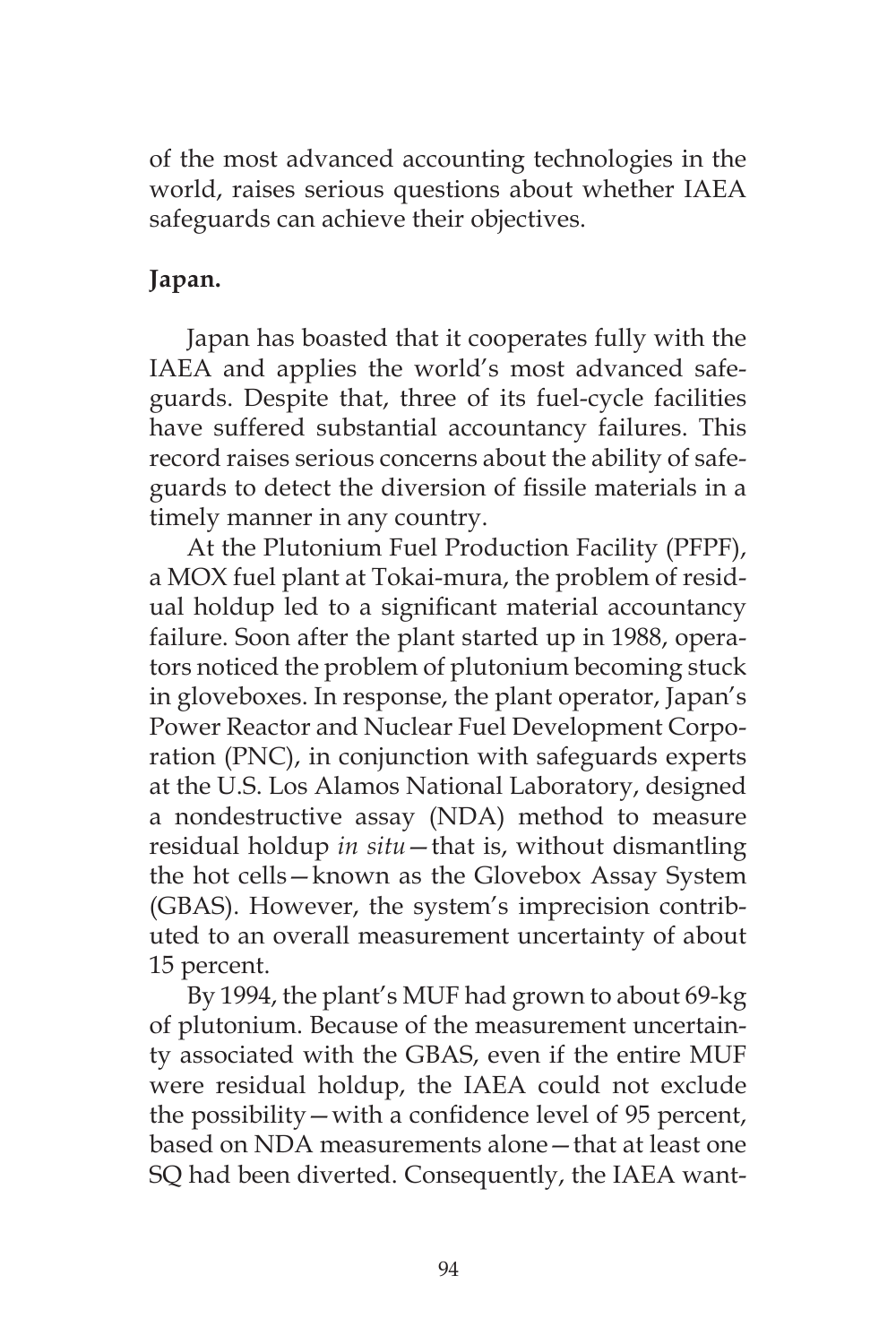ed PNC to cut open the plant's gloveboxes, remove the holdup directly, and measure it with destructive assay methods. PNC balked at this request, and the dispute remained unresolved until the Nuclear Control Institute—a Washington-based, nonproliferation advocacy group—publicly disclosed the existence of the discrepancy in 1994. After that disclosure, PNC agreed to shut down the plant, recover the holdup, install new equipment to reduce further holdup accumulation, and implement improved NDA systems to measure more accurately any future residual holdup. After an expenditure of \$100 million to remove and clean out old gloveboxes and install new ones, PNC announced in November 1996 that it had reduced the MUF to less than 10-kg (but not less than one SQ). This partial resolution of the MUF issue took more than 2 years from the time the situation became public, which contrasts starkly with the IAEA's timely warning standard of 1 month for such fissile material that can be used directly to make a nuclear weapon.

Another long-unresolved MUF issue at Tokai was associated with the accumulation of plutonium-laden fuel scrap resulting from decades of MOX research and production activities at the site.<sup>10</sup> Press reports in the mid-1990s indicated that the scrap inventory at Tokai contained between 100- and 150-kg of plutonium.11 However, much of this scrap was in an impure form that could not be accurately measured via NDA methods. An NDA instrument known as the Plutonium Scrap Multiplicity Counter (PSMC), developed by Los Alamos, was relatively effective for measuring pure scrap plutonium but much less so if the material was contaminated with moisture or light elements that could generate neutrons through  $(α, n)$  reactions. For heavily contaminated scrap, the measurement im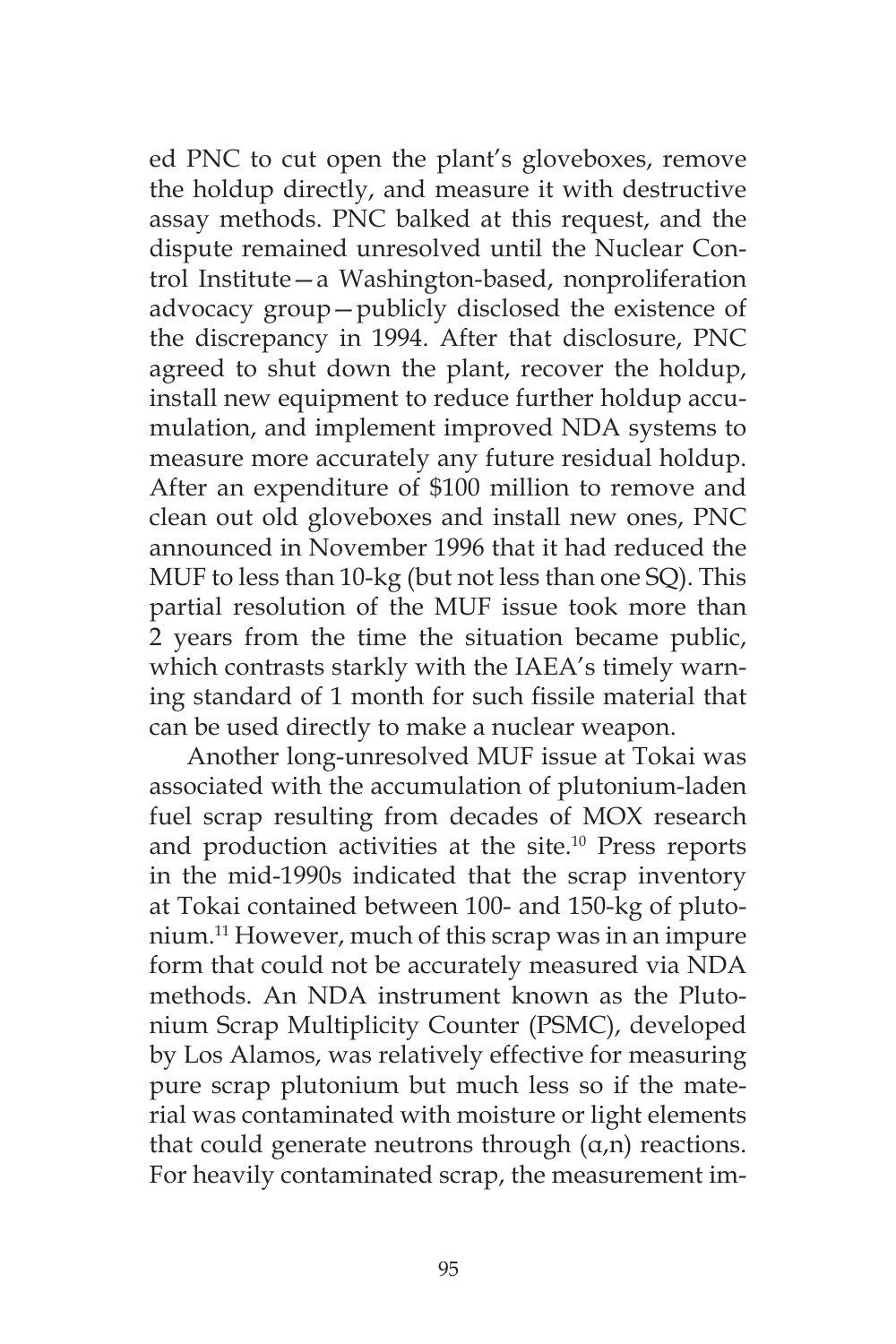precision ranged from 10 to 50 percent, well above the 4 percent uncertainty cited by the IAEA as the international standard for scrap measurements.<sup>12</sup> Even with the PSMC's best case of 10-percent average imprecision, the uncertainty associated with measuring a scrap inventory containing 150-kg of plutonium would be greater than one SQ. Indeed, more than six SQs would have to be diverted to yield a 95 percent chance of detecting a diversion. Accordingly, the IAEA wanted the plant operator, PNC, to chemically purify the scrap and then use destructive assay to measure the plutonium more precisely. In 1998, the IAEA announced a formal agreement under which PNC would embark on a 5-year program "aimed at reducing the inventory of heterogeneous scrap material," which would be "gradually homogenized to allow enhanced verification, including destructive analysis."13 No further information appears to be available on the status of this program, except for a brief mention in the IAEA 2000 Safeguards Statement of a containment and surveillance approach for the receipt and storage of MOX scrap at the "Solution Critical Facility" in Japan.<sup>14</sup>

The older reprocessing plant at Tokai also has suffered substantial material accountancy failures due to measurement and estimation errors, since it began operating in 1977. In January 2003, Japan admitted that the cumulative shipper-receiver difference—that is, the amount of plutonium that was estimated to have been shipped to the reprocessing plant in spent fuel minus the amount of separated plutonium that had actually been measured—was 206-kg, or about 25 SQs. This was nearly 3 percent of the total plutonium estimated to have been processed in the plant over its lifetime. A few months later, Japan revised its figures, claiming that the actual discrepancy was only 59-kg,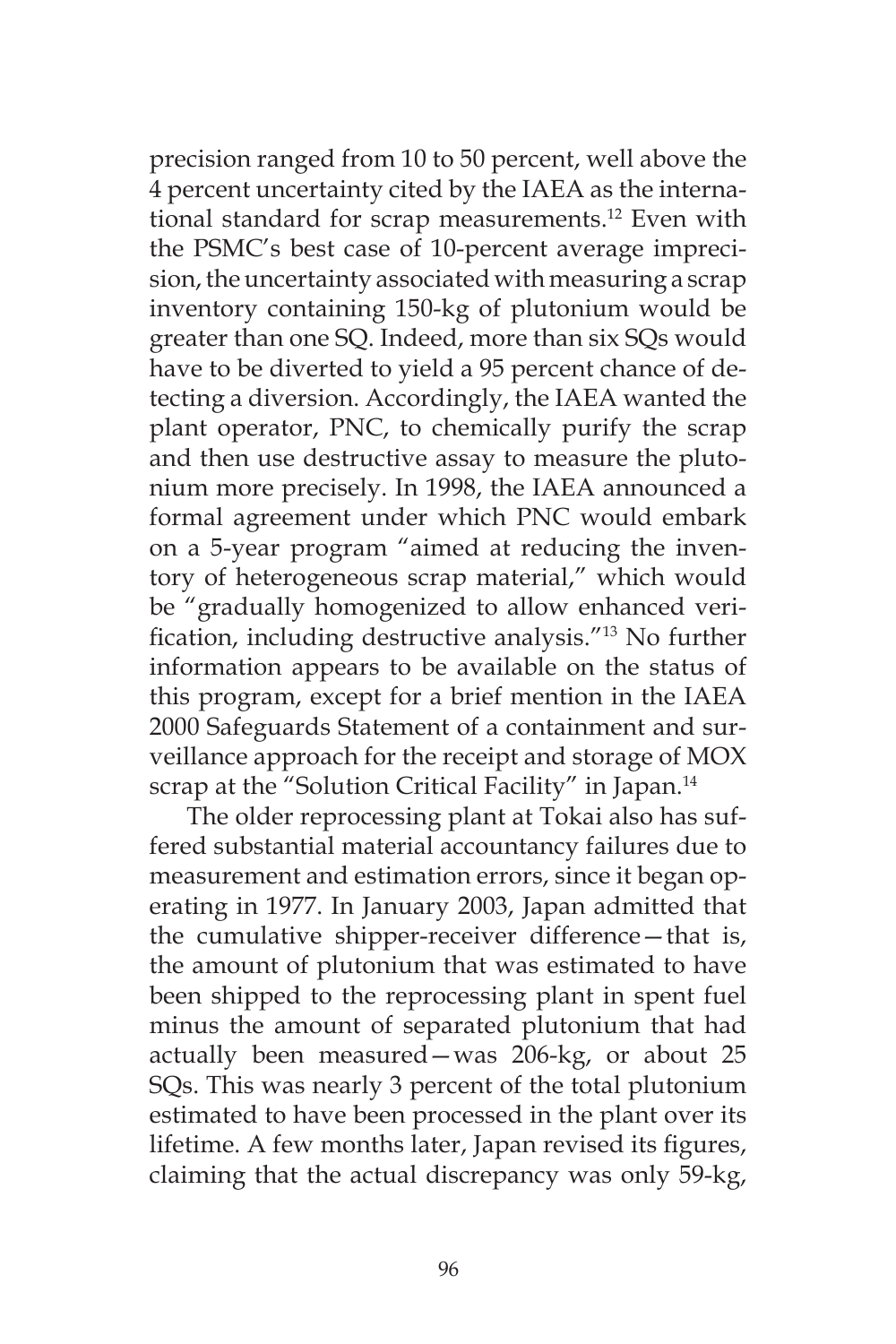because the remainder was either bound in the hulls of the spent fuel's cladding (12-kg), had been discarded with high-level liquid waste (106-kg), or had decayed into americium-241 (29-kg). However, it was unclear how figures as precise as these were derived, given the uncertainties inherent in measuring the plutonium in cladding hulls and in high-level waste, and in assessing the isotopic content of the spent fuel prior to reprocessing.

Japan's newest fuel-cycle facility is the larger, Rokkasho-mura Reprocessing Plant, which is now scheduled to commence commercial operations in 2016. Starting in the 1990s during design and construction, there was a massive multinational effort to develop and implement a state-of-the-art safeguards system at Rokkasho. Unfortunately, issues of cost and convenience played a major role in development of the safeguards approach and resulted in many questionable compromises. For instance, instead of having its own, independent, on-site analytical laboratory, the IAEA must share a laboratory with the facility operator, which raises the potential for tampering.

The IAEA itself admits that, after 15 years of designing the safeguards approach, the detection goals still cannot be met at the facility. In 2006, Shirley Johnson, the former head of the Rokkasho safeguards project in the IAEA's Department of Safeguards, acknowledged that even if the overall measurement uncertainty were between 0.7 and 0.8 percent at Rokkasho, the system could not come close to the detection goal of one SQ.15 In a 2009 report for the International Panel on Fissile Materials (IPFM), Johnson reiterated the continuing problems in reducing measurement uncertainty, and called for complementary measures to address the concern: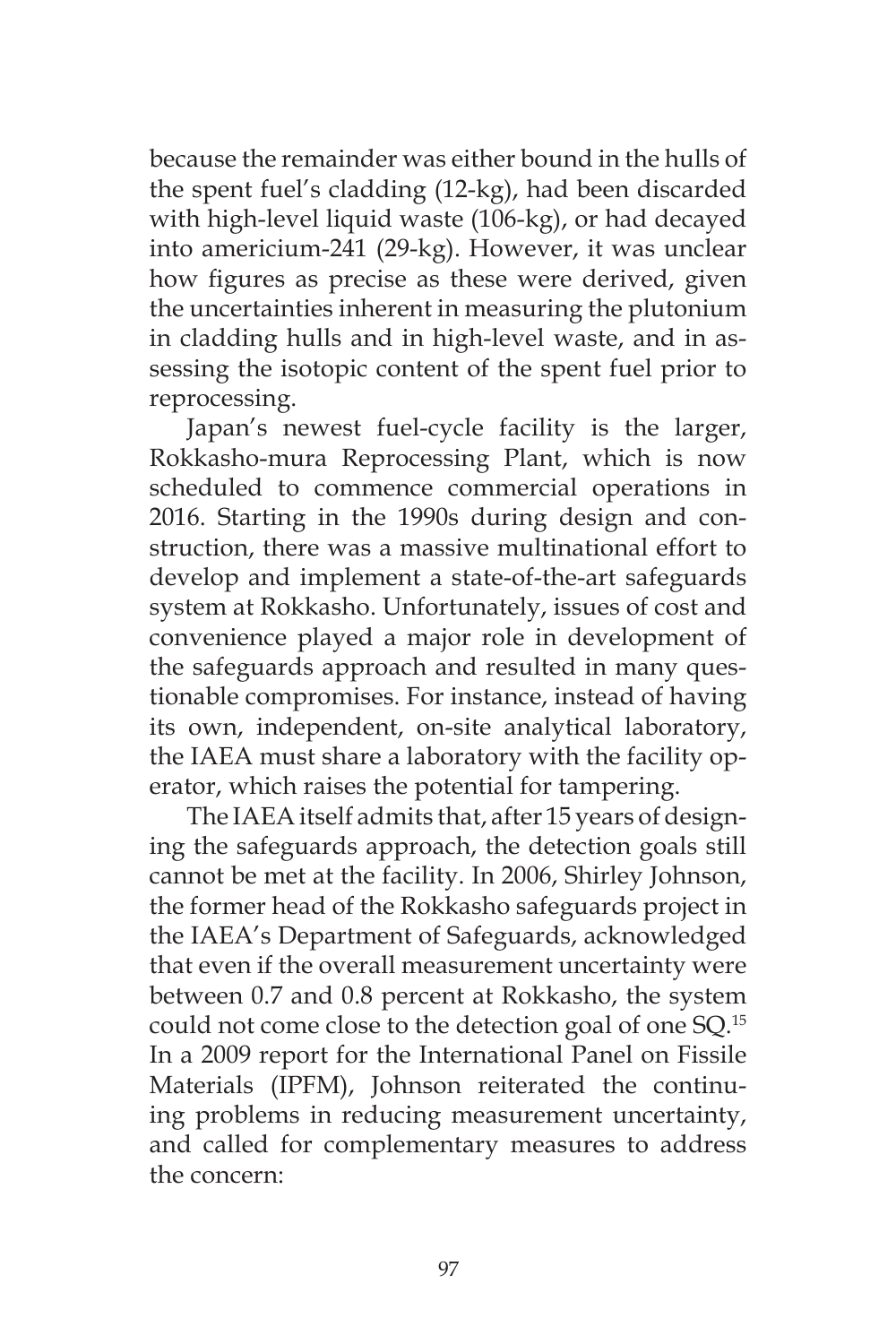For a large facility like the Rokkasho Reprocessing Plant, which has an annual throughput of 800 tons of spent fuel containing about 1 percent plutonium (about 8,000-kg), a 1-percent uncertainty translates into an overall measurement uncertainty of 80 kilograms plutonium—10 significant quantities. For this reason, the IAEA requires added assurance by additional measures. Many of these could be carried out during short-notice random inspections.<sup>16</sup>

Unfortunately, such complementary measures have not yet been implemented. Nor have NRTA technologies solved the problem. Recent results from the performance of NDA solution monitoring systems at Rokkasho indicate that they also have high measurement uncertainty. For instance, it was reported that the Plutonium Inventory and Management System (PIMS), which is designed to perform assays on relatively pure plutonium and uranium mixtures, has a total measurement uncertainty of 6 percent  $(+/-)$ .<sup>17</sup>

Although Japan sometimes blocks intrusive measures, claiming proprietary concerns, the IAEA has never accused the country of doing so out of an intention to divert fissile material. Indeed, it is despite Japan's apparent good-faith efforts to cooperate with the IAEA that its state-of-the-art safeguards have proved inadequate. As a result, the IAEA does not have high confidence that it could give timely warning of a potential diversion of enough fissile material for one or more nuclear weapons.

The shortcomings of safeguards are still greater in countries that withhold full cooperation from the IAEA and may have proliferation aspirations, such as Iran. As noted by the team that developed the safeguards approach for Rokkasho, "The most important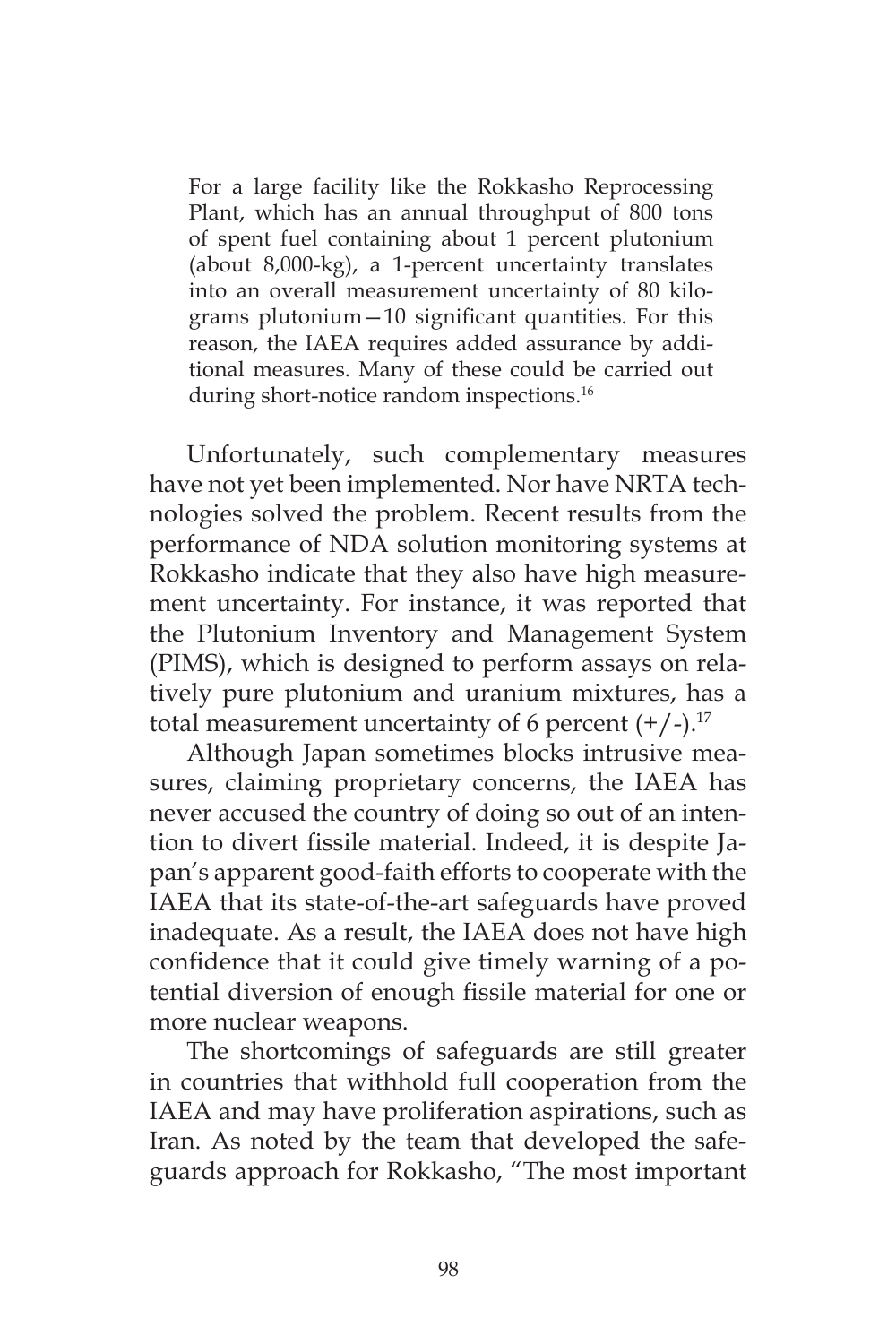factor leading to the success" of a safeguards system is "the open and full cooperation between all parties—the IAEA, the State, and the operator."18 Thus, even potential future enhancements of safeguards would likely fall short if there were an uncooperative or adversarial relationship between these parties. This is a crucial consideration as the IAEA and the world consider the expansion of nuclear power and fuel-cycle facilities to states with uncertain commitments to nuclear nonproliferation.

## **Iran.**

Since 2003, the IAEA and international community have become increasingly concerned that Iran may use its enrichment technologies to produce highly enriched uranium for a nuclear weapon. To date, Iran generally has enriched no higher than to 20 percent at its three declared enrichment facilities (except for one small batch that inexplicably was enriched to around 27 percent),<sup>19</sup> and mostly to only about 4 percent. Ostensibly, the 20-percent enrichment is for research-reactor fuel, and the 4-percent enrichment is for powerreactor fuel, although none of this uranium has yet actually been used as fuel.

Several experts have analyzed how quickly Iran could achieve a "breakout" by enriching sufficient highly enriched uranium (HEU) for a nuclear weapon. In October 2012, the Institute for Science and International Security assessed "that Iran would require at least 2-4 months to produce one SQ of WGU [weapons-grade uranium] at the Natanz Fuel Enrichment Plant," the largest of its three such facilities, if it started from its then existing stocks of low-enriched uranium. The report added that "the quickest estimates are 2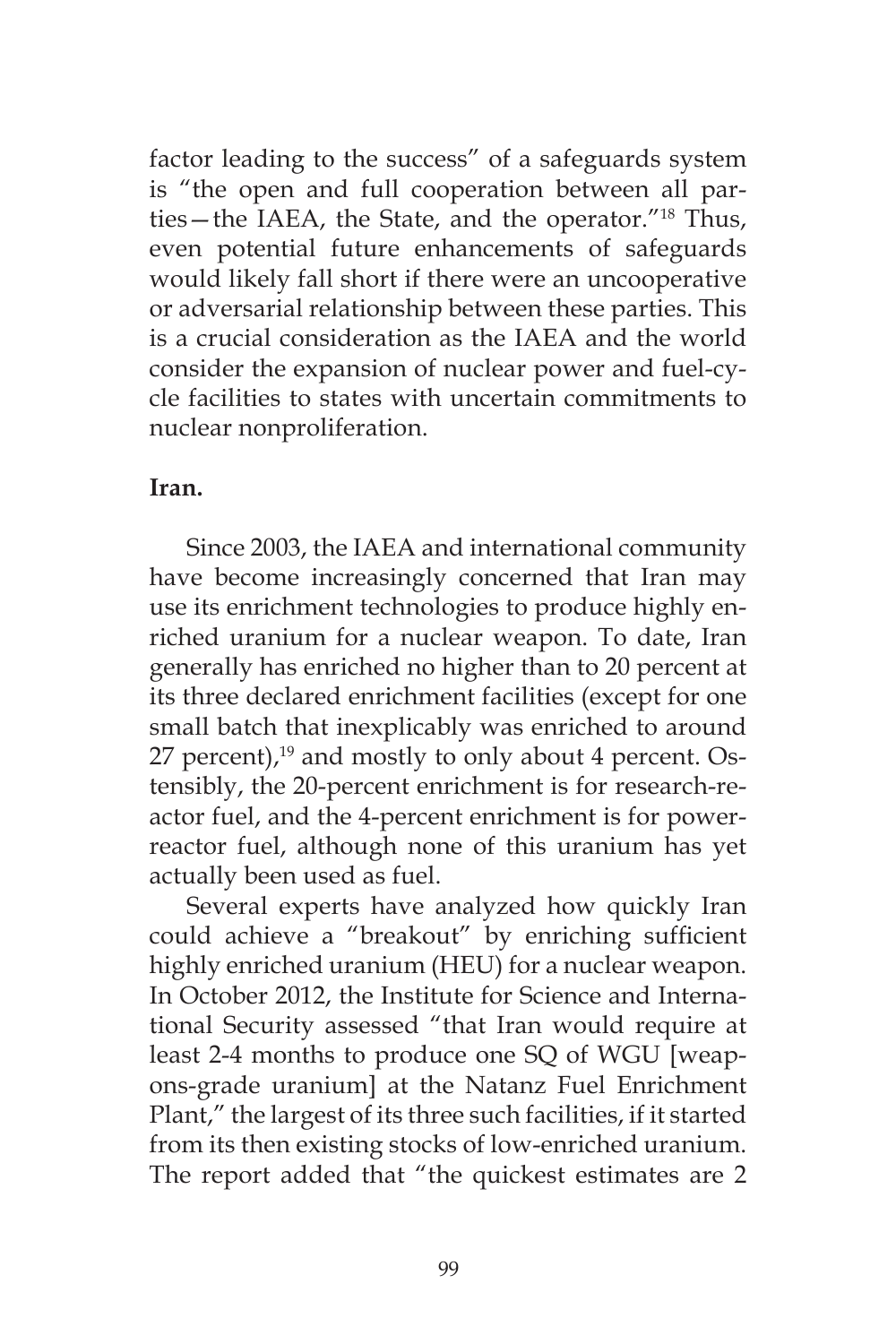to 2.3 months."20 Similarly, a Nonproliferation Policy Education Center (NPEC) report, published a month earlier, examined the breakout potential if Iran used all three of its enrichment facilities and concluded that "The total time required is 73 days, which is about 10 weeks or a little less than 2 1/2 months."21

At the moment, IAEA inspections should be able to detect such an attempted breakout at a declared Iranian facility because "currently, inspections occur on average about once every 2 weeks, and some of them are unannounced."<sup>22</sup> But if Iran expands the number of its centrifuges and attempts to implement next-generation centrifuges, the required time for a breakout would shrink substantially. For example, according to the NPEC report, if Iran expanded its number of centrifuges by 12 times—without any improvement in technology and starting only from its stock of 4 percent low enriched uranium (LEU) rather than its 20 percent enriched stock—"these enrichment facilities could produce enough HEU for a nuclear weapon in just 2 weeks."23 At that point, the IAEA's current schedule of safeguards inspections could not guarantee timely warning against a diversion of sufficient HEU for a nuclear weapon, even if Iran used only its declared enrichment facilities. An additional danger is that Iran could pursue a breakout at a clandestine enrichment facility, which current IAEA safeguards might not detect. As the IAEA conceded in August 2012:

While the Agency continues to verify the non-diversion of declared nuclear material at the nuclear facilities and LOFs [locations outside facilities] declared by Iran under its Safeguards Agreement, as Iran is not providing the necessary cooperation, including by not implementing its Additional Protocol, the Agency is unable to provide credible assurance about the ab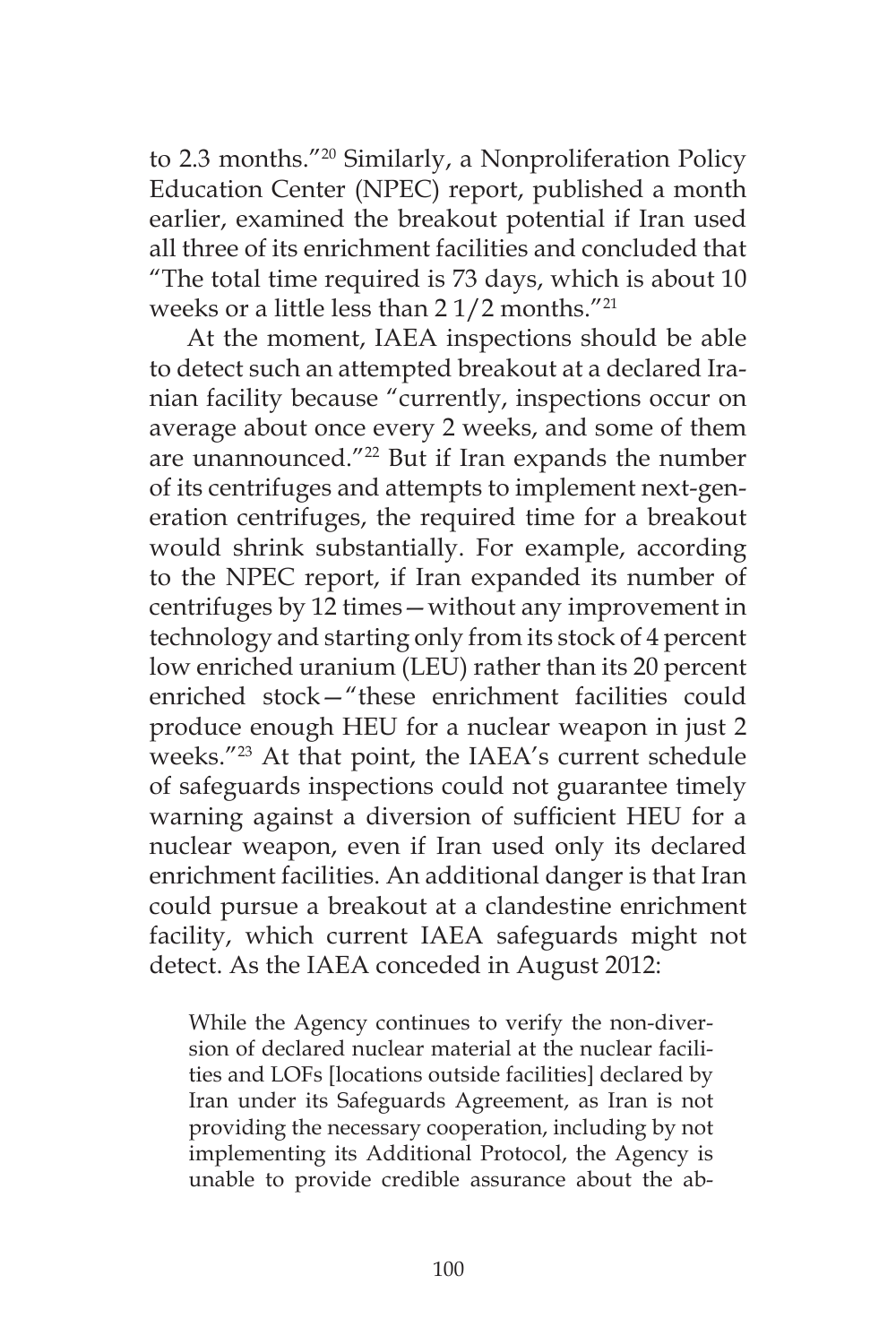sence of undeclared nuclear material and activities in Iran, and therefore to conclude that all nuclear material in Iran is in peaceful activities.<sup>24</sup>

Suspected diversion from Iranian nuclear facilities is not merely hypothetical. The IAEA has reported accounting discrepancies at a separate Iranian nuclear facility, the Jabr Ibn Hayan Multipurpose Laboratories (JHL). $^{25}$  In 2011, the IAEA conducted a physical inventory verification at JHL "to verify, *inter alia*, nuclear material, in the form of natural uranium metal and process waste, related to conversion experiments carried out by Iran between 1995 and 2002."<sup>26</sup> This inspection revealed a discrepancy of 19.8-kg between the amounts of nuclear material declared by the operator and measured by the agency. Subsequently, in August 2012, after additional analysis and evaluation of clarifications provided by Iran, the agency reported that it had been able to reduce the discrepancy, and would continue to work with Iran to resolve the remainder.<sup>27</sup> As of the time this chapter was written in early-2013, however, the discrepancy had yet to be fully resolved, more than a year after it was originally discovered. This does not bode well, especially if Iran continues to expand its nuclear fuel-cycle facilities.

## **TWO RISKS: DIVERSION AND THEFT**

Civilian nuclear fuel-cycle facilities present two risks of clandestine removal of fissile material: diversion by states or theft by sub-state insiders for criminal or terrorist purposes. In both cases, the adequacy of safeguards is critical to providing the international community with timely warning to prevent the removed material from being fabricated into one or more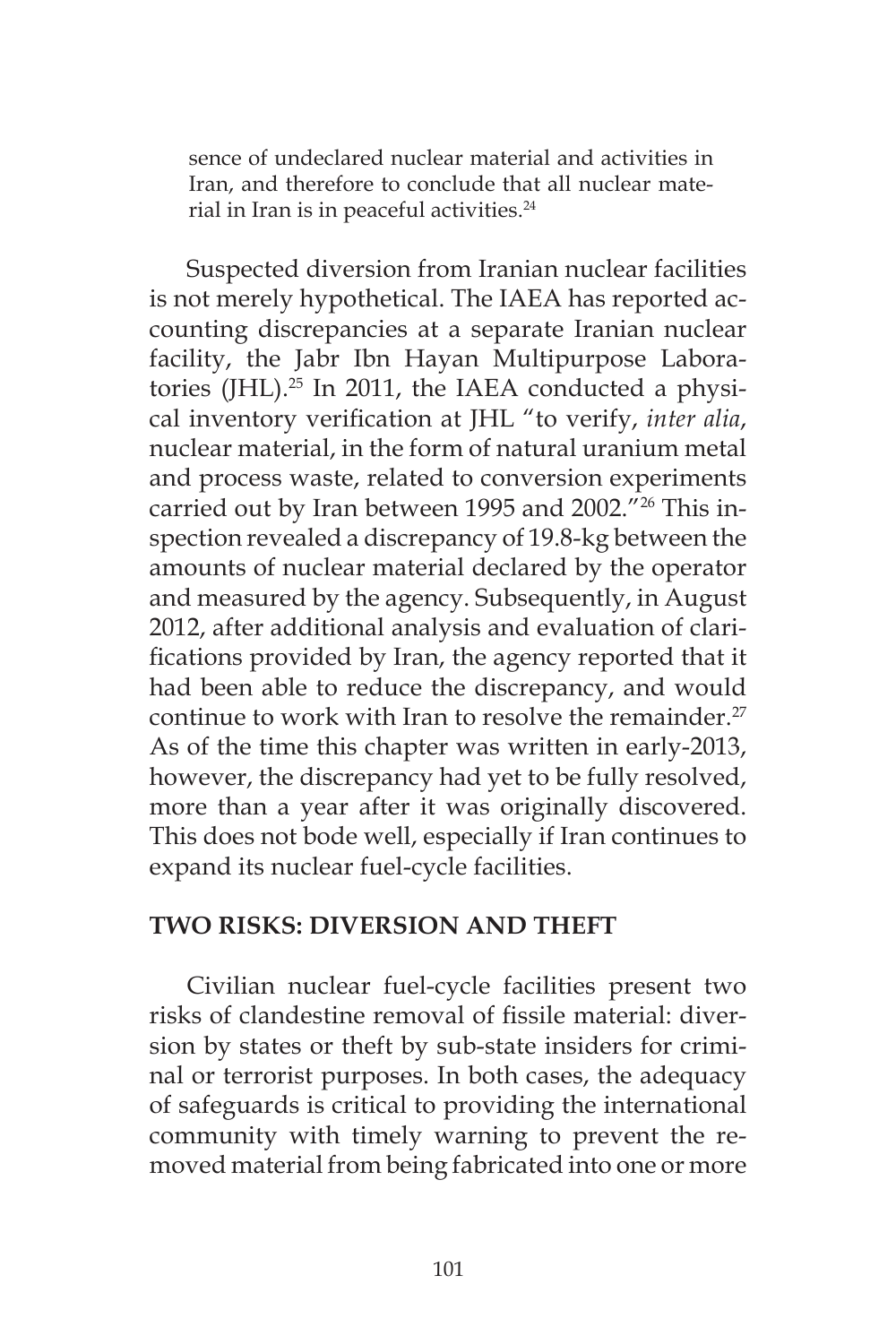nuclear weapons. The fundamental goal of IAEA safeguards is to establish an accounting regime capable of reliably providing timely warning of the suspected clandestine removal of as little as one bomb's worth of fissile material, thereby helping to deter and prevent such an outcome. (This chapter does not cover the risks of overt attacks by sub-state actors on fuel-cycle facilities or shipments, or overt proliferation by states at formerly civilian facilities, which must be addressed by other national and international countermeasures.)

The potential for diversion and/or theft of bombusable nuclear material is present at three types of fuel-cycle facilities: (1) uranium enrichment, (2) reprocessing, and (3) MOX fuel fabrication. As explained later, these plants pose different vulnerabilities because of the different forms of fissile material that they routinely process.

Civilian enrichment facilities typically use centrifuges or other technologies to increase the percentage of the fissile U-235 isotope in uranium from its natural level of 0.7 percent to typically about 4 percent for use in the fuel elements of nuclear power plants. This output is known as "low enriched uranium," meaning less than 20 percent U-235, which is considered unsuitable for weapons. Civilian facilities typically do not produce "highly enriched uranium" (HEU) meaning 20 percent or more U-235—which is considered necessary for weapons. Thus, the primary proliferation risks at civilian enrichment facilities are that the state could either (1) clandestinely produce and remove HEU, or (2) divert LEU to another facility not under safeguards for further enrichment.

Reprocessing facilities take the irradiated "spent" fuel that is removed from nuclear power plants and extract its plutonium (and uranium) for potential in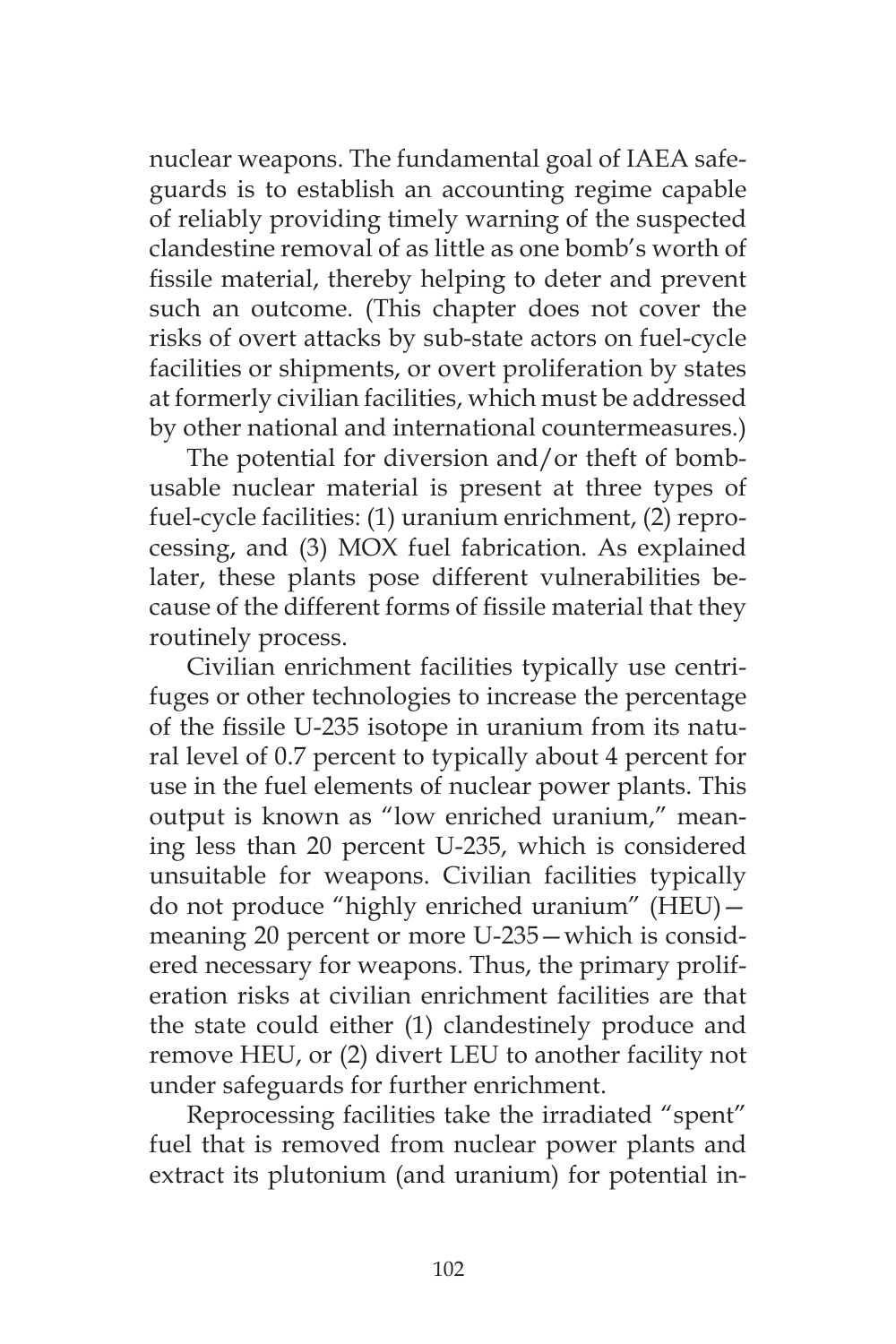corporation into fresh MOX fuel to be irradiated in nuclear power plants. The separated plutonium poses a major security risk because it can be fabricated directly into a nuclear weapon. Typically, such facilities contain plutonium in the form of oxides and other chemical mixtures that can either be used directly to make less efficient weapons or converted to metal for improved efficiency.

MOX fuel fabrication facilities take the plutonium oxide from reprocessing plants and mix it with uranium oxide to fabricate mixed-oxide fuel for nuclear power plants. MOX plants pose several security risks. Most obviously, they contain large amounts of separated plutonium oxide that can be used to make nuclear weapons. But even after the plutonium is combined with uranium to make bulk mixed-oxide material, and subsequently fabricated into MOX fuel, significant risk continues because the plutonium oxide can be separated out via chemical processes that are relatively straightforward. (This is much easier than reprocessing because the fuel is fresh and thus not highly radioactive.)

#### **SCOPE OF THE FACILITIES**

The countries of main focus are those that have signed the Nuclear Nonproliferation Treaty (NPT) as non-nuclear weapon states, whose fuel-cycle facilities are subject to IAEA safeguards. But the chapter also discusses such facilities in nuclear-weapon states and in states that have not signed the NPT, as these plants may also offer some important lessons, especially if they are under stringent commercial safeguard regimes comparable to those of the IAEA.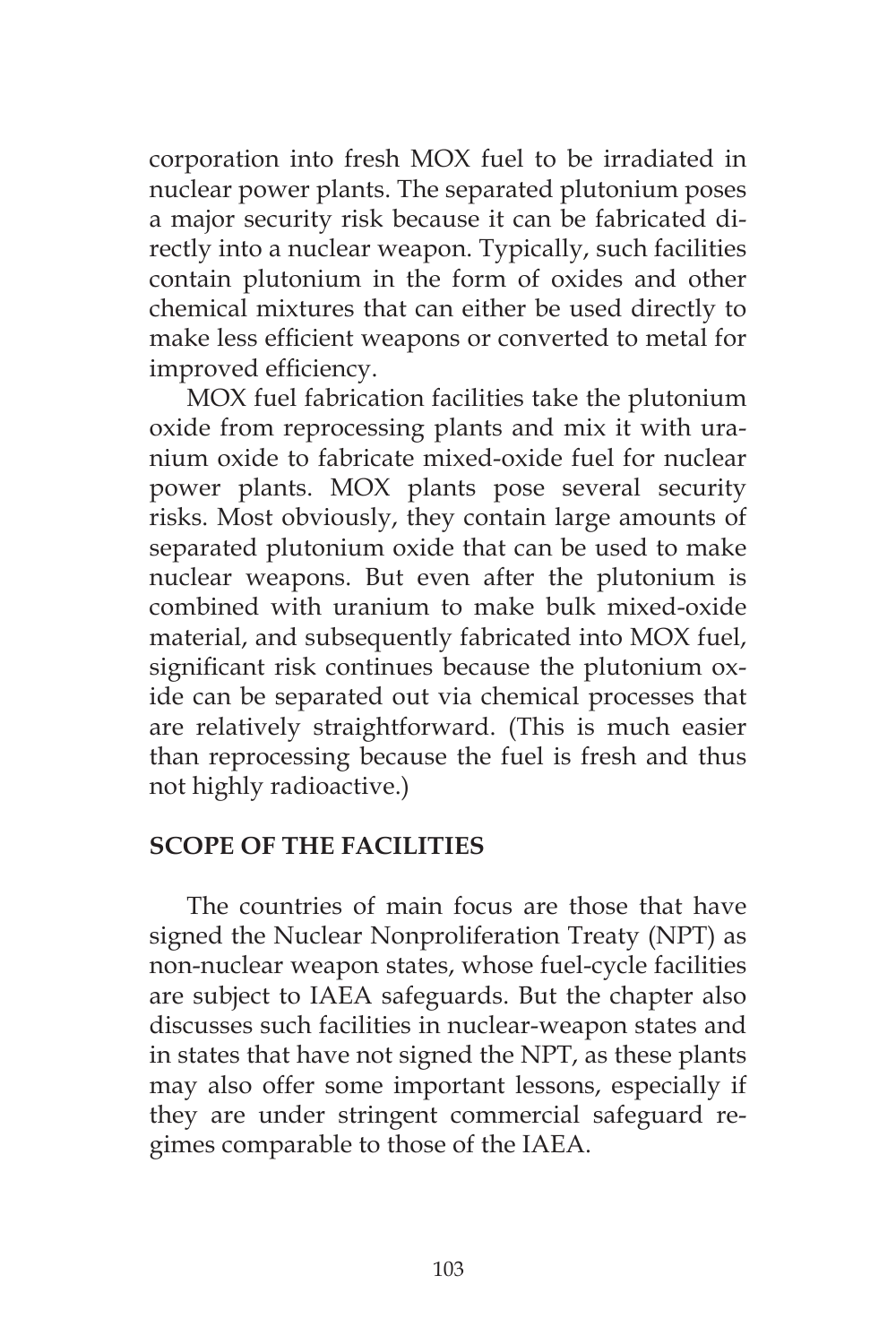Approximately 25 nuclear fuel-cycle facilities are operating in the world, with others proposed or temporarily closed, as detailed later. In 2012, there were 18 civilian enrichment plants operating, and three more were planned in 11 countries. Table 6-1 indicates their location, name, operational status, opening year, safeguards status, and capacity. Five commercial reprocessing facilities were operating, one was temporarily closed, and one was preparing to start up (see Table 6-2).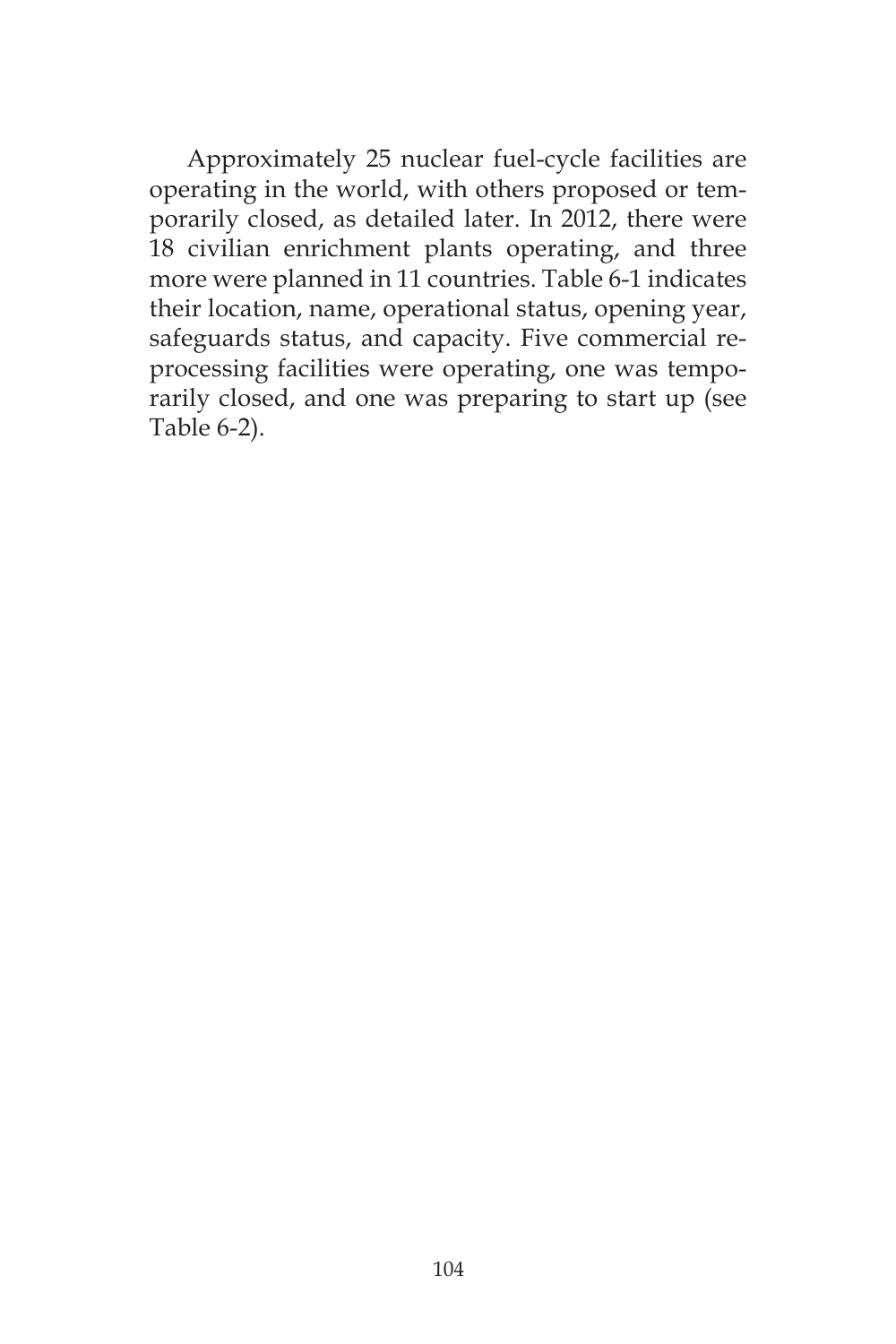| Country               | <b>Facility Name</b>                            | <b>Operational</b><br><b>Status</b> | <b>Opening Year</b> | <b>Safeguards</b>        | Capacity<br>[tSWU/yr] |
|-----------------------|-------------------------------------------------|-------------------------------------|---------------------|--------------------------|-----------------------|
| Argentina             | Pilcaniveu                                      | Operating                           | 2010*               | Yes                      | $20 - 3,000$          |
| <b>Brazil</b>         | Resende                                         | Operating                           | 2005                | Yes                      | 115-120               |
| China                 | Shaanxi                                         | Operating                           | 1997                | Yes                      | 1,000                 |
|                       | Lanzhou II                                      | Operating                           | 2005                | Offered                  | 500                   |
|                       | Lanzhou (new)                                   | Operating                           | 2005                | Yes                      | 500                   |
| France                | Georges Besse II                                | Operating                           | 2011                | Yes                      | 7,500-11,000          |
| Germany               | Gronau                                          | Operating                           | 1985                | Yes                      | 2,200-4,500           |
| Iran                  | Natanz                                          | Operating                           | 2004                | Yes                      | 120                   |
|                       | Qom                                             | Operating                           | 2012                | Yes                      | 5                     |
| Japan                 | Rokkasho                                        | Operating                           | 1992                | Yes                      | 1,500                 |
| <b>Netherlands</b>    | Alemo                                           | Operating                           | 1973                | Yes                      | $5,000 - 6,000$       |
| Russia                | Angarsk                                         | Operating                           | 1954                | Offered                  | 2,200-5,000           |
|                       | Novouralsk                                      | Operating                           | 1945                | N <sub>0</sub>           | 13,300                |
|                       | Zelenogorsk                                     | Operating                           | 2009                | N <sub>0</sub>           | 7,900                 |
|                       | Seversk                                         | Operating                           | 1950                | N <sub>0</sub>           | 3,800                 |
| <b>United Kingdom</b> | Capenhurst                                      | Operating                           | 1972                | Yes                      | 5,000                 |
| <b>United States</b>  | Paducah.<br>KY                                  | Shutdown<br>proposed                | 1954                | Offered                  | 11,300                |
|                       | Piketon, Ohio                                   | Planned                             | 2013?               | Offered                  | 3,800                 |
|                       | Eunice, NM                                      | Operating                           | 2010                | Offered                  | 5,900                 |
|                       | Areva Eagle Rock,<br>Idaho                      | Planned                             | Postponed           | Offered                  | $3,300 - 6,600$       |
|                       | Global Laser<br>Enrichment, Wilm-<br>ington, NC | Planned                             | 2013                | $\overline{\phantom{a}}$ | $3,500 - 6,000$       |

Sources: Nuclear Fuel Cycle Information System, Vienna, Austria: IAEA, available from *infcis.iaea.org/NFCIS/NFCISMain.asp? Order=1&RPage=1&Page=1&RightP=List;* and Global Fissile Materials Report 2011, Princeton, NJ: International Panel on Fissile Materials, p. 32.

# **Table 6-1. Civilian Enrichment Facilities.**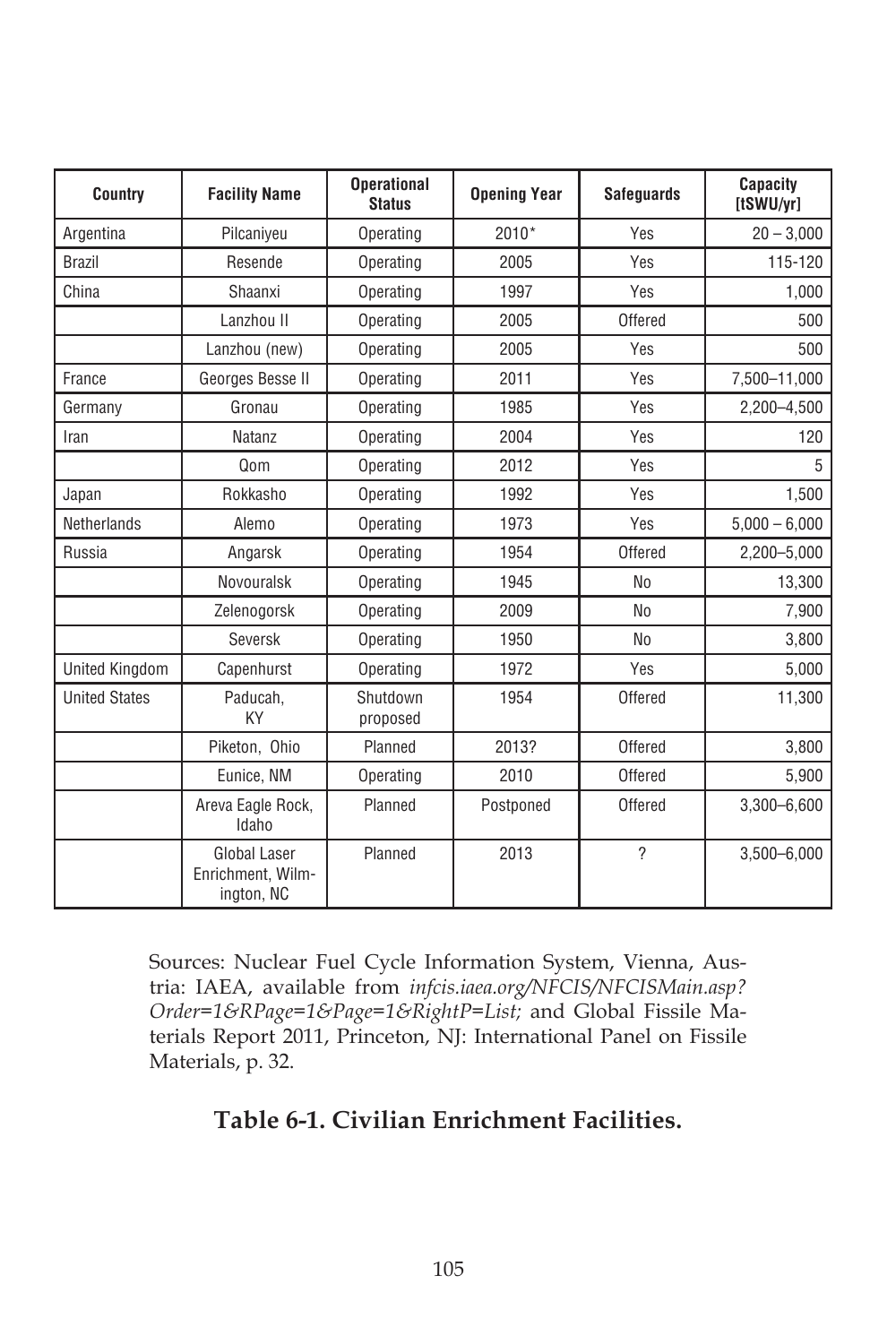| <b>Country</b>    | <b>Facility Name</b> | <b>Operational</b><br><b>Status</b> | <b>Opening</b> | <b>Safeguards</b> | <b>Capacity</b><br>(tHM/yr) |
|-------------------|----------------------|-------------------------------------|----------------|-------------------|-----------------------------|
| China             | Lanzhou Pilot Plant  | Operating                           | 2001           | N <sub>0</sub>    | $50 - 100$                  |
| France            | Areva La Haque UP2   | Operating                           | 1996           | Yes               | 1,000                       |
|                   | Areva La Haque UP3   | Operating                           | 1990           | Yes               | 1,000                       |
| Japan             | Rokkasho             | Starting Up                         | 2007           | Yes               | 800                         |
|                   | Tokai                | Temporarily<br>Shut Down            | 1977           | Yes               | 200                         |
| United<br>Kingdom | B <sub>205</sub>     | To be closed<br>after cleanup       | 1964           | Yes               | 1,500                       |
|                   | THORP                | Operating                           | 1994           | Yes               | 1.200                       |

Sources: Nuclear Fuel Cycle Information System, Vienna, Austria: IAEA, available from *infcis.iaea.org/NFCIS/NFCISMain.asp? Order=1&RPage=1&Page=1&RightP=List;* and Global Fissile Materials Report 2011, Princeton, NJ: International Panel on Fissile Materials, p. 33.

## **Table 6-2. Civilian Reprocessing Plants.**

As for MOX fabrication facilities, in the wake of the UK's 2011 announcement that its plant would close, only three commercial facilities—one each in France, Japan, and Russia—are currently in operation. Three more are planned to open during the next 4 years in Japan, Russia, and the United States (see Table 6-3). Japan Nuclear Fuel Ltd. had originally planned to open the Rokkasho-mura MOX plant in 2015, but the 2011 Fukushima nuclear disaster delayed construction on the facility by a year.<sup>28</sup> In Russia, the Mining  $&$  Chemical Combine plans to open a MOX facility at Zheleznogorsk in 2014. The U.S. MOX fuel facility at Savannah River will use plutonium from disassembled nuclear warheads and is scheduled to start operations in 2016 and begin producing commercial fuel in 2018.29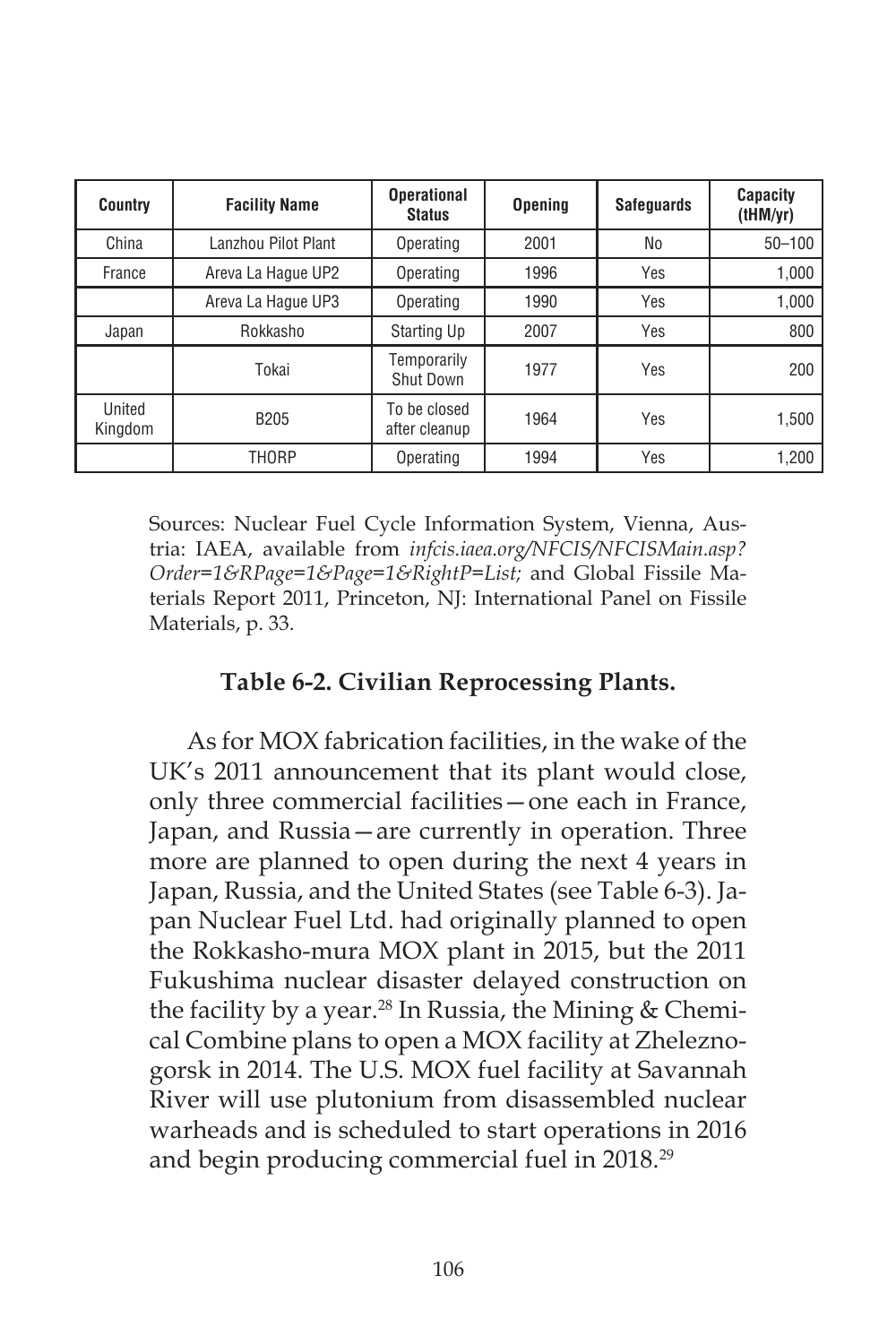| <b>Country</b>          | <b>Facility Name</b> | <b>Operational</b><br><b>Status</b> | <b>Opening</b> | <b>Safequards</b> | <b>Capacity</b><br>(tHM/yr) |
|-------------------------|----------------------|-------------------------------------|----------------|-------------------|-----------------------------|
| France                  | MELOX-Marcoule       | Operating                           | 1995           | Yes (Euratom)     | 195                         |
| Japan                   | Tokai                | Operating                           | 2007           | Yes               | 10                          |
|                         | Rokkasho             | Planned                             | 2016           | Yes               | 130                         |
| Russia                  | Mayak - Paket        | Operating                           | 1980           | No                | 5                           |
|                         | Zheleznogorsk        | Planned                             | 2014           |                   | 60                          |
| United<br><b>States</b> | Savannah River       | Planned                             | 2018           |                   | 100                         |

Sources: *Nuclear Fuel Cycle Information System*, Vienna, Austria: IAEA, available from *infcis.iaea.org/NFCIS/NFCISMain.asp?Order= 1&RPage=1&Page=1&RightP=List*; and "Mixed Oxide Fuel," London, UK: World Nuclear Association, available from *www.worldnuclear.org/info/inf29.html*.

## **Table 6-3. Civilian MOX Fuel Facilities.**

## **TECHNICAL AND POLITICAL CHALLENGES**

The nonproliferation community has been aware for decades of the technical and political challenges facing safeguards. In 1990, Dr. Marvin Miller of the Massachusetts Institute of Technology (MIT) published a seminal paper, "Are IAEA Safeguards on Bulk-Handling Facilities Effective?" highlighting these challenges. Despite some progress over the past 2 decades, many of the challenges that Dr. Miller highlighted in 1990 still persist.

IAEA safeguards for nuclear facilities were designed with the objective of detecting with timely warning the diversion of a significant quantity of fissile material. An SQ is the "approximate amount of nuclear material for which the possibility of manufacturing a nuclear explosive device cannot be excluded."30 In other words, an SQ is the estimated minimum amount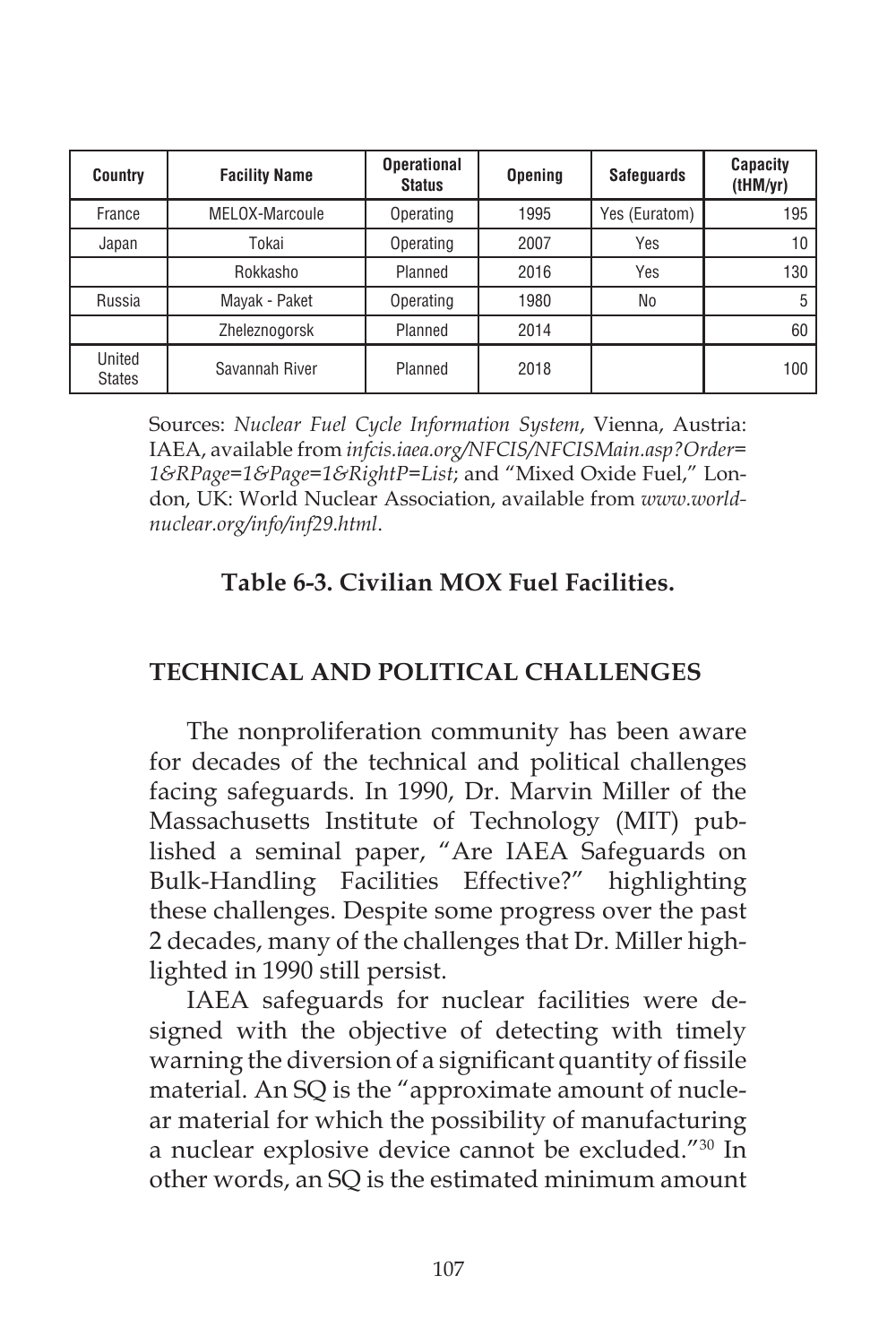of uranium or plutonium (or other exotic fissile material) that a state or nonstate actor would need to build a nuclear weapon.

Depending on the type and form of fissile material, the IAEA guidelines adjust the amount that qualifies as an SQ and the deadline for timely warning. For unirradiated, direct-use nuclear material, an SQ is defined as 8-kg of plutonium, or 25-kg of U-235 in HEU, and timely warning is defined as 1 month after an abrupt diversion (or 1 year after the start of a gradual diversion). In 1975, the Standing Advisory Group on Safeguards Implementation (SAGSI) was established as a group of external experts appointed by the IAEA Director General to provide feedback on safeguards standards, among other functions.

Material accountancy is how the IAEA aims to detect the diversion of nuclear material at civilian fuel-cycle facilities. This is analogous to an audit. Operators of nuclear facilities prepare a material balance for a specific period of time showing that all nuclear material can be accounted for. To prepare this balance, the operators add material inputs—and subtract removals—from the quantity indicated at the start of the accounting period, yielding an amount that should match the ending physical inventory. The IAEA performs an independent assessment on at least some of the data provided by the facility operator to verify that there has not been any deliberate falsification of data.31

Discrepancies between the operator's final physical inventory and the amount that its records indicate should be present are labeled MUF. Such discrepancies can arise from problems such as accumulation of residual holdup in the process lines, accumulation of scrap and waste materials in other material forms that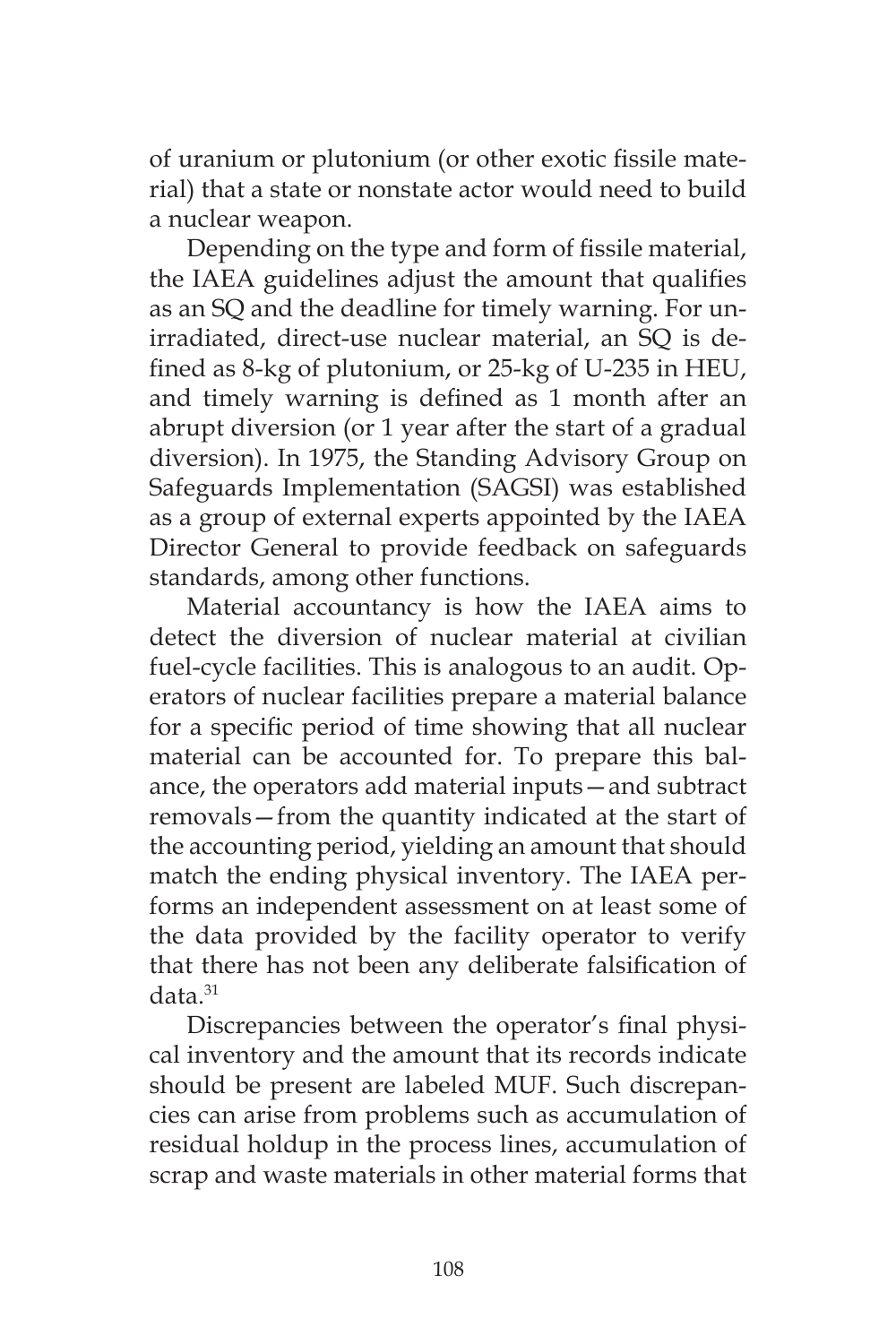are hard to assay, inaccuracies in nuclear material estimation methods, operator incompetence, diversion, or theft. MUF is often caused by residual holdup, resulting from the adhesion of fissile-material powders on process equipment, including in cracks, corners, and pores. Because of the layout and design of fuelcycle facilities, these MUFs can grow over time and may only be resolved by dismantlement and careful clean-out. Unless and until the source of the MUF can be identified, it is impossible to rule out the possibility of diversion or theft, which poses a dilemma. If inspectors declare a possible theft or diversion, it may well be a false alarm. But if they refrain from doing so for fear of a false alarm, it may be impossible to satisfy the IAEA's timely warning criteria.

False alarms thus pose a serious quandary for safeguards. The SAGSI guidelines recommend that safeguards be stringent enough to provide at least a 90 to 95 percent probability of detecting a diversion with a false alarm rate of less than 5 percent. Some critics have argued that this detection probability is too low, because it permits a 5 to 10 percent chance of a diversion going unnoticed. But merely raising the probability of detection, if all else remains equal, will also increase the false-alarm rate. Such increases in false alarms are a nuisance and impose costs by interrupting facility operations. Moreover, based on past experience, high false-alarm rates may spur operators to ignore alarms or even switch off the detection systems, thereby perversely reducing the probability of detection.

Unfortunately, real-world detection probabilities at fuel-cycle facilities are even lower than recommended by SAGSI. The IAEA has acknowledged that it cannot meet the goal of a 90 to 95 percent probability of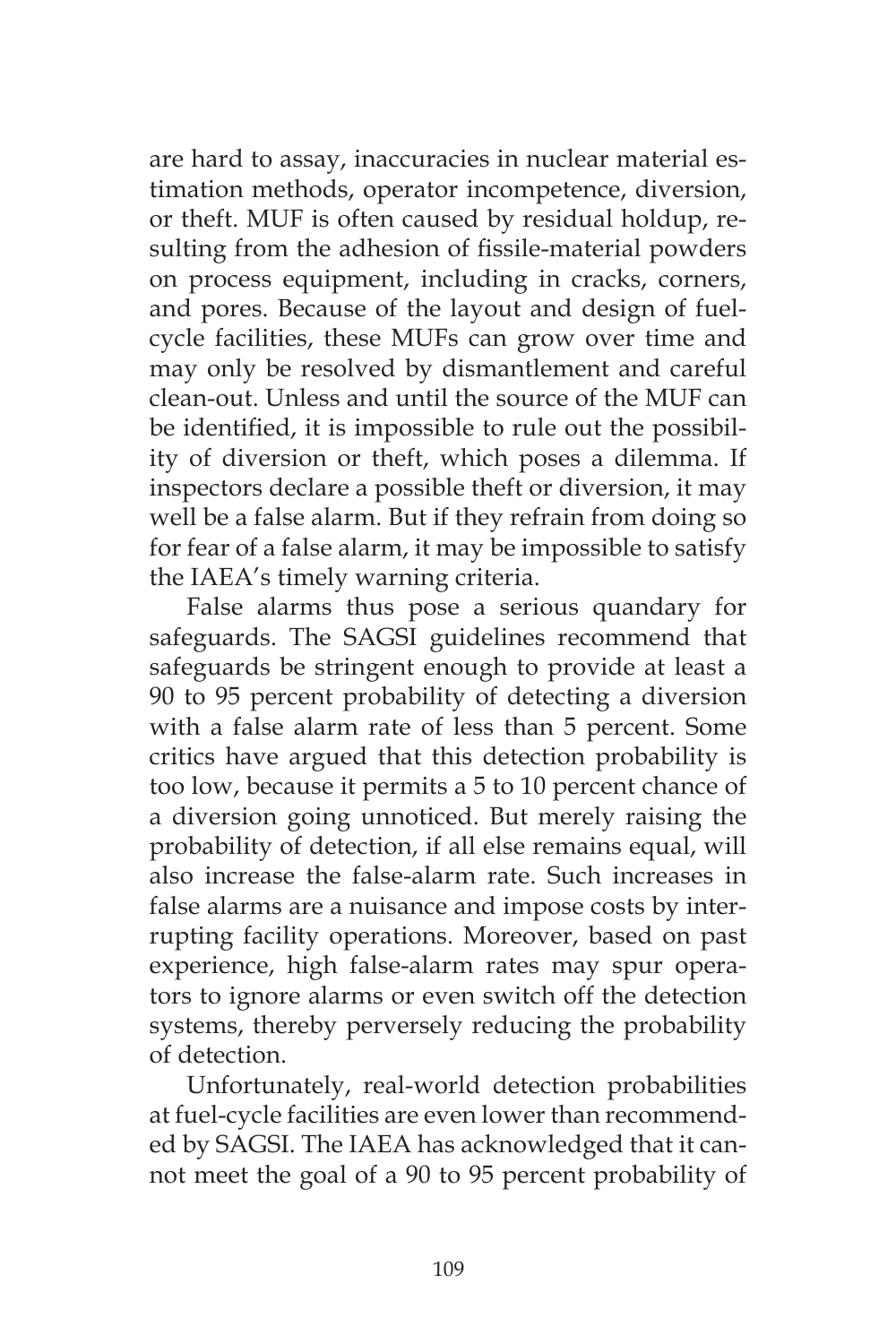detecting the diversion of an SQ. So, instead, the IAEA adopted a relaxed standard known as the "accountancy verification goal" (AVG), which was "based on a realistic assessment of what then-current measurement techniques could actually detect," according to a U.S. congressional report.<sup>32</sup> In other words, rather than designing safeguards to meet the desired detection standard, the IAEA instead has lowered that detection standard, so it could be satisfied by current safeguards.

The AVG is based on a measure called E, defined as the "minimum loss of nuclear material which can be expected to be detected by material accountancy," which varies depending on a facility's input, among other factors. The formula for E was derived from the joint requirements of a 95 percent confidence of detecting a diversion and a 5 percent false-alarm rate. For a large reprocessing facility, based on an input uncertainty of 1 percent  $(+/-)$  and an annual input of 800 metric tons of heavy metal (spent fuel), the value for E would be 246-kg of plutonium, or more than 30 SQs. In other words, there would be less than a 95 percent probability of detecting a diversion of 30 bombs' worth of plutonium. Any smaller diversion would have an even lower probability of detection. In particular, the probability of detecting the diversion of a single SQ—enough for a nuclear weapon—would be minimal.

Despite technological advances in monitoring and accounting systems since 1990, large MUFs have occurred repeatedly at facilities with IAEA-quality safeguards, as detailed earlier. These failures have arisen both in non-nuclear weapons states, subject to IAEA safeguards, and in nuclear weapons states subject to analogous domestic regulations.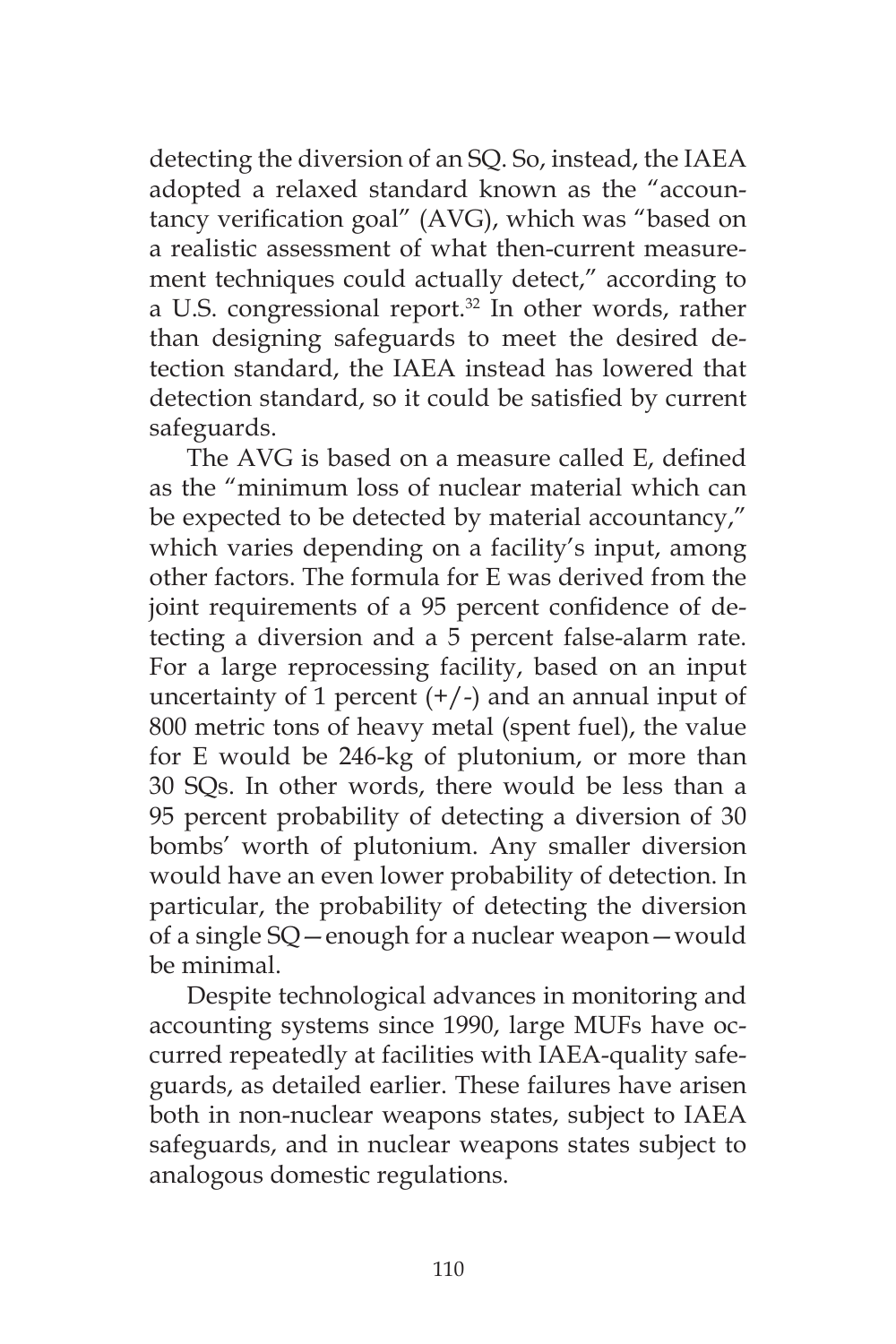## **PROPOSED IMPROVEMENTS**

For at least 3 decades, nonproliferation experts have outlined theoretical proposals for improving safeguards. But practical obstacles, including proprietary concerns, have prevented their thorough implementation. In his 1990 paper, Miller focused on three areas:

1. **Reducing measurement uncertainty in the chemical process area**. Unfortunately, no progress is apparent in this realm. As of 2001, the IAEA's "expected measurement uncertainty" associated with closing a material balance at a reprocessing plant remains at 1 percent.33 Miller reported the same value in 1990.

2. **Near-real-time accountancy on a weekly basis to improve the detection of protracted, low-level diversion**. In NRTA, inventories are taken and material balances closed on a much more frequent basis than the conventional annual physical inventory. For instance, Miller showed that the threshold for detection of an abrupt diversion of one SQ of plutonium at a fuel-cycle facility could be accomplished by use of NRTA with physical inventories conducted on a weekly basis. However, given that the time to take a physical inventory of a large facility is approximately 1 week—including preparation time, cleanout of process of equipment, measurement of the inventory, and reconciliation of the anomalies—such a high frequency of physical inventories is impractical.<sup>34</sup> Therefore, NRTA must resort to nondestructive assay measurements of in-process materials where possible, and its effectiveness will depend in large part on the uncertainties associated with these measurements. A major question is whether NDA techniques have improved over the past 22 years to the extent that the benefits of NRTA can be fully realized.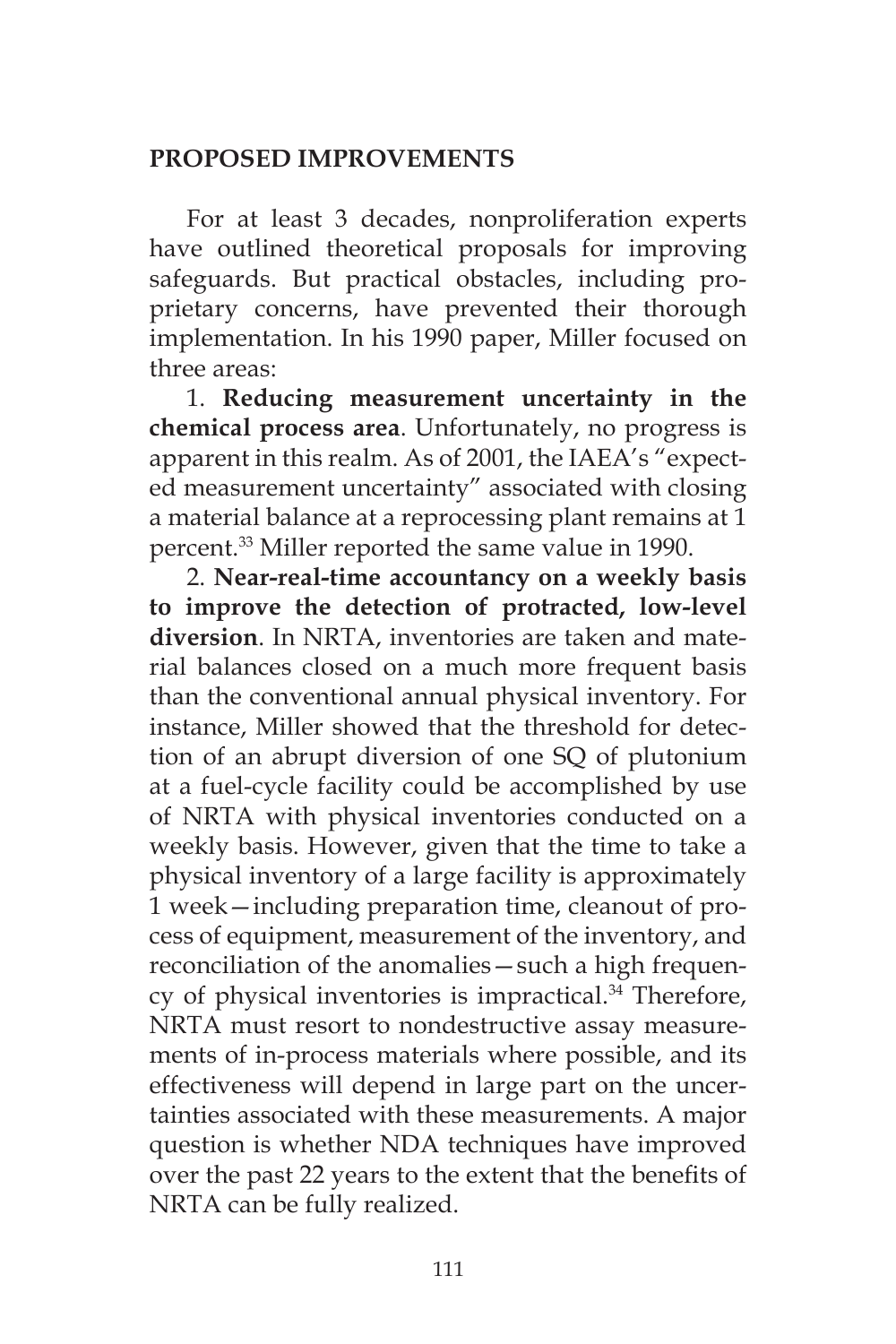3. **Reducing measurement error of plutonium in the waste stream, such as in cladding hulls and sludges**. Over the past decade, Los Alamos National Laboratory and other labs have explored ways to improve the capabilities of NDA instruments for waste measurements. The development of neutron multiplicity counters and high-efficiency epithermal neutron counters showed some promise in improving the precision of measuring plutonium in waste drums. However, these instruments do not perform well when measuring low-assay, contaminated, and heterogonous plutonium materials—as is typical in waste streams.

A holistic approach to reducing measurement uncertainties is known as safeguards by design (SBD). Under SBD, future civilian nuclear fuel-cycle facilities would be designed, constructed, and operated in a manner to incorporate the most advanced technology and systems to enforce IAEA safeguards. Proponents of SBD assert that this approach can:

ensure the timely, efficient, and cost effective integration of international safeguards and other nonproliferation barriers with national material control and accountability, physical protection, and safety objectives into the overall design process for a nuclear facility.35

But the future viability and success of SBD depends upon developing better monitoring and accountancy equipment, reducing the costs associated with these new designs and technologies, and alleviating proprietary concerns.

While such technical solutions could in theory enhance IAEA safeguards, proprietary and sovereignty concerns have hindered their implementation. States and nuclear firms have been reluctant to allow the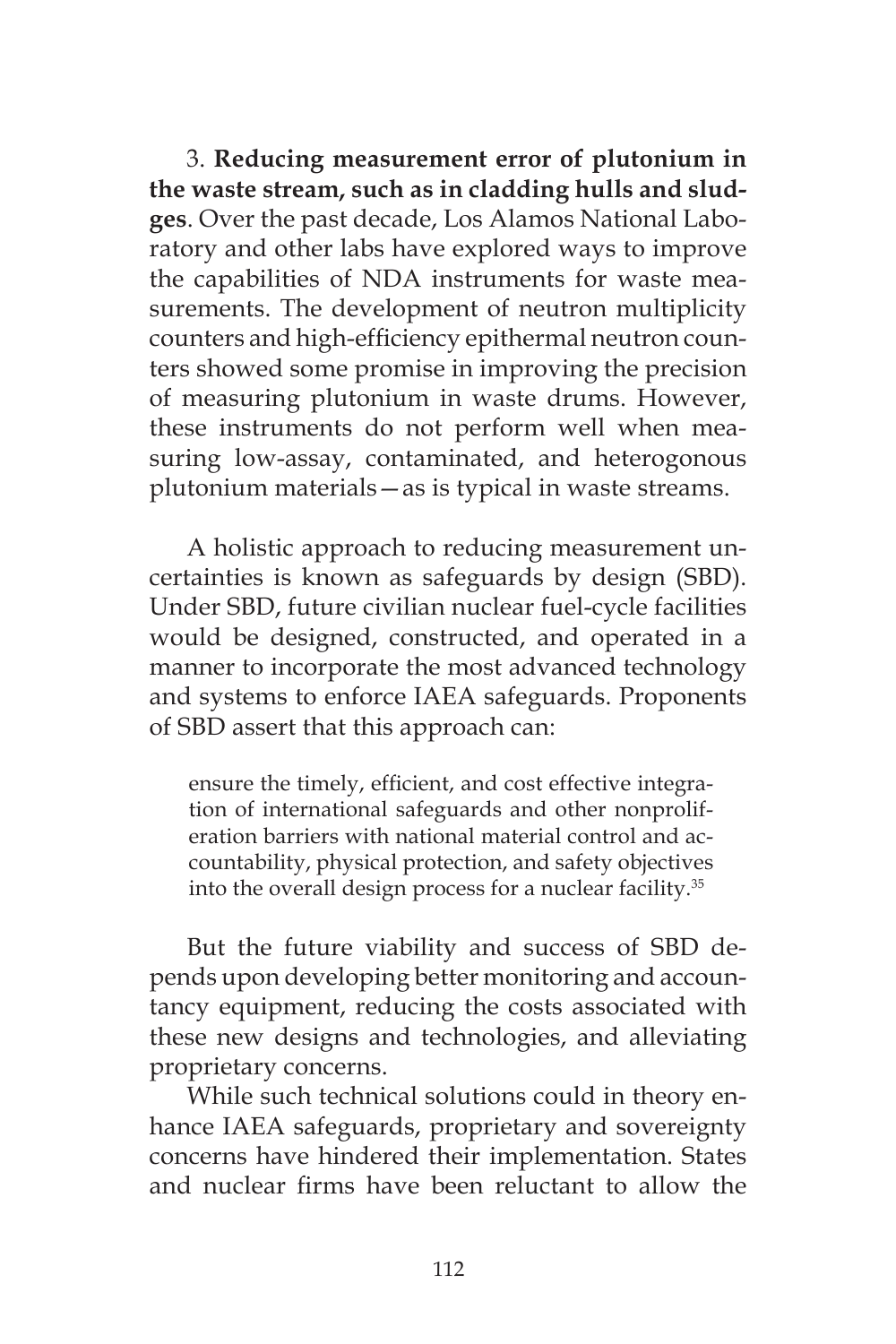IAEA access to the design, construction, and operation of their fuel-cycle facilities because they fear loss of intellectual property. For example, in 2004, Brazil initially prevented IAEA officials from inspecting equipment at the Resende enrichment facility, in order to protect proprietary information. When the IAEA inspectors arrived at the plant, they discovered that large portions of it were behind walls and coverings.<sup>36</sup> Later in 2004, Brazil and the IAEA did reach an agreement to allow the inspectors to visit the site.<sup>37</sup> However, this incident demonstrates that even countries that have abandoned their pursuit of nuclear weapons and are responsible, active members of the international community (such as Brazil) are reluctant to provide the IAEA with unrestricted access to commercial fuelcycle facilities due to proprietary concerns.

Other countries, such as Iran, may be hesitant to comply with the IAEA so that they can maintain their weapons option. Such countries may fear that the IAEA would provide detailed information about their facilities to their enemies. Top Iranian officials express this fear. For example, then-Iranian President Mahmoud Ahmadinejad labeled the head of the IAEA a puppet of the United States, and he accused the IAEA of making "illegal requests" during its inspection efforts.<sup>38</sup> In September 2012, the head of Iran's Atomic Energy Organization, Feyerdoon Abbasi-Davan, claimed that "terrorists and saboteurs might have intruded the agency and might be making decisions covertly."<sup>39</sup> Despite nominally placing all of its nuclear facilities under a safeguards agreement, Iran continues to deny the IAEA unfettered access to all of its nuclear-related facilities.

Given the limitations of safeguards, the IAEA increasingly has relied during the last 2 decades on com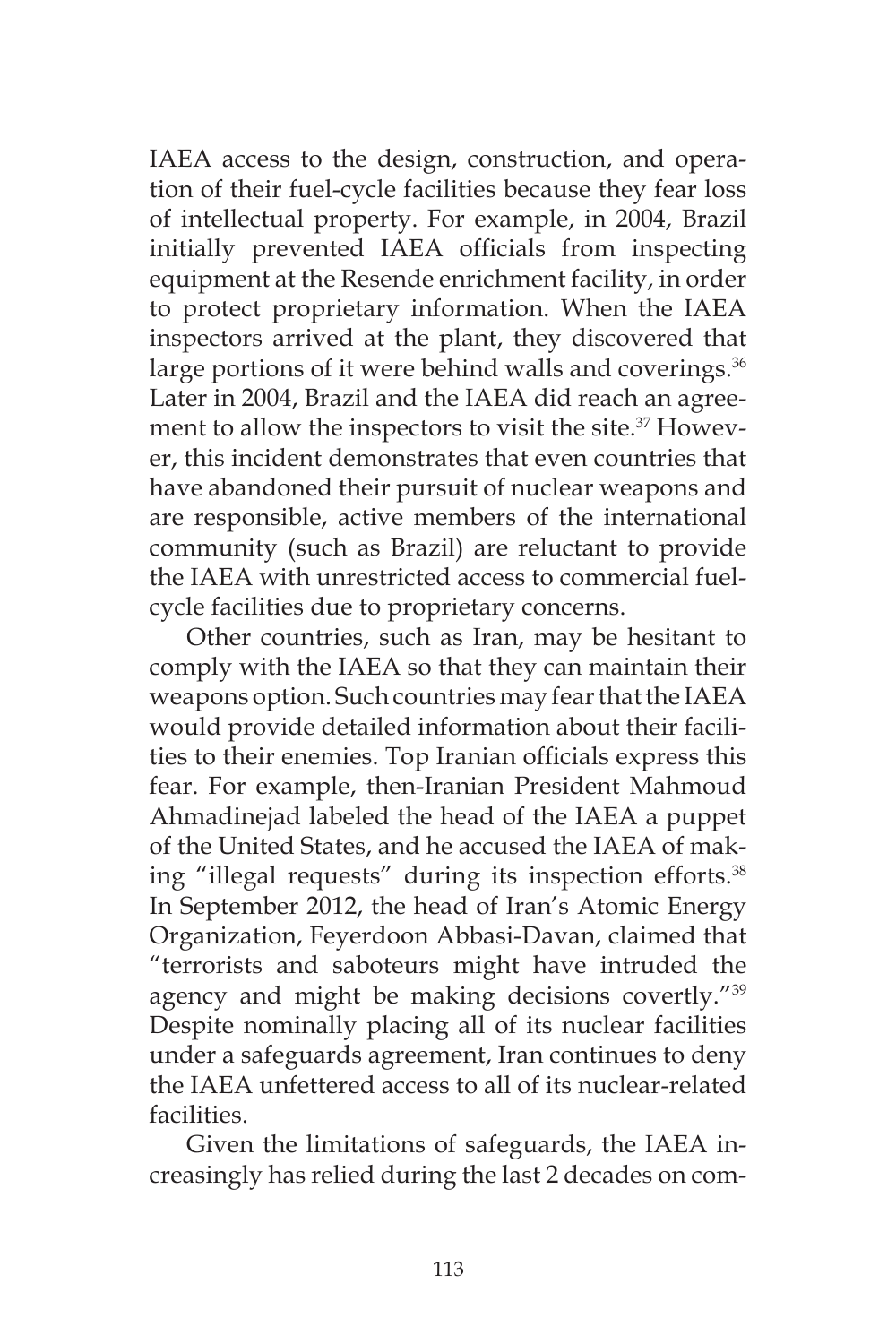plementary measures of containment and surveillance (C/S), especially seals and cameras. For example, reprocessing plants have begun to utilize seals on their tanks containing liquid plutonium nitrate, which is an interim form of the material during the plant's operation, in order to detect unauthorized withdrawals. Some reprocessing plants also have installed cameras to monitor the spent fuel pool and the transfer of spent fuel to the chop-leach cell to detect efforts to divert for clandestine reprocessing. Unfortunately, many parts of a reprocessing plant cannot be monitored with cameras or seals, because of the myriad pipes, valves, pumps, and tanks. Thus, although C/S measures are a useful complement to safeguards, they are no substitute for better accounting measures, such as NRTA.<sup>40</sup>

In 1997, due to concern about clandestine facilities, the IAEA introduced an additional protocol, which it aimed to negotiate with each state already subject to a comprehensive safeguards agreement. This would provide the IAEA "complementary access . . . to assure the absence of undeclared nuclear material and activities."41 To induce states to sign the additional protocol and to save money, the IAEA also introduced the concept of integrated safeguards. Under this approach, the agency relaxes the inspection requirements at declared facilities, on grounds that its "statelevel" approach can detect any nondeclared facilities where diverted material would need to be further processed for a nuclear weapon. The state-level approach depends on factors such as the state's own domestic accounting mechanisms and its willingness to accept remote monitoring and short-notice random inspections.42 As the agency explains: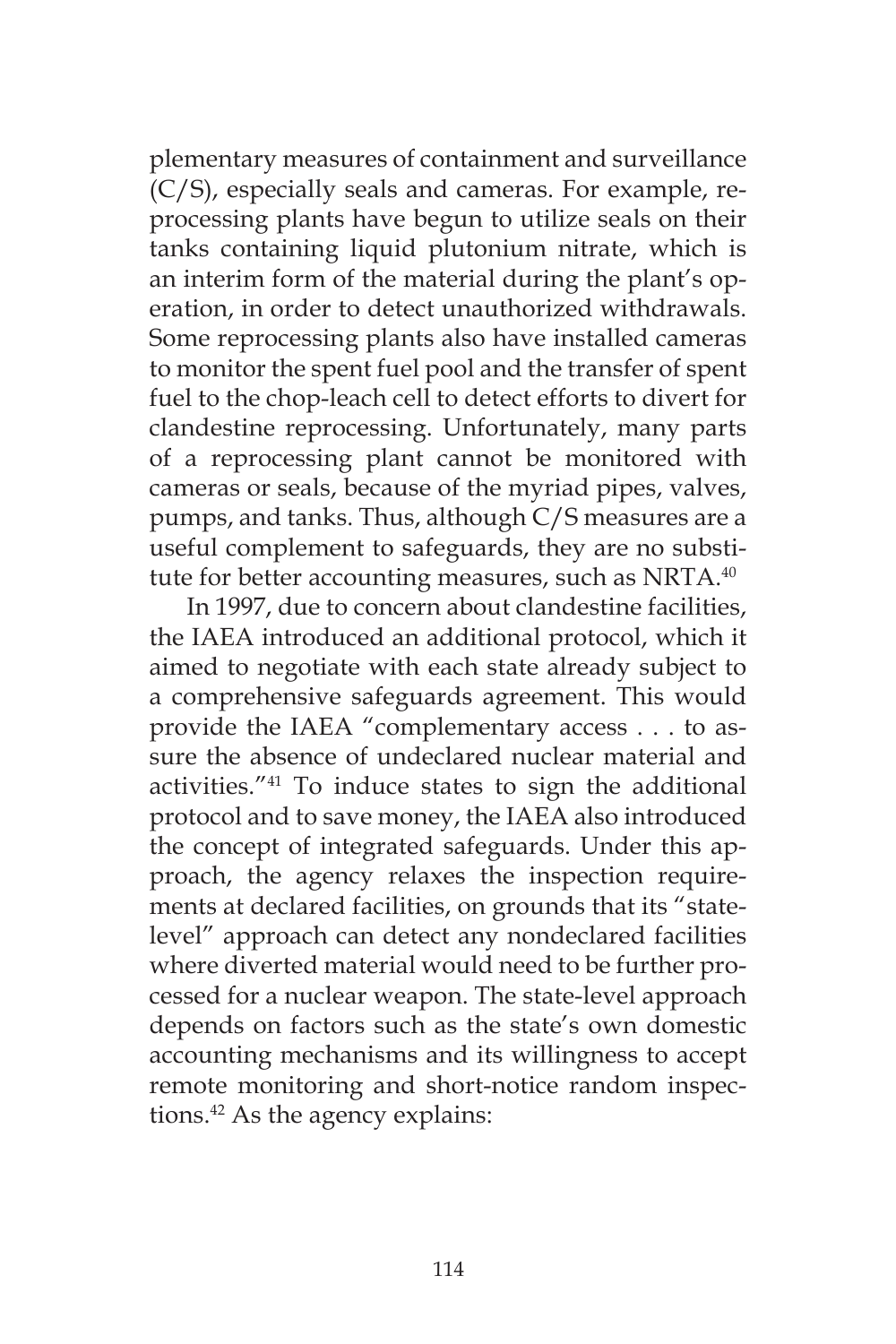when the IAEA has drawn a conclusion of the absence of undeclared nuclear material and activities in that State . . . [accountancy] measures may be applied at reduced levels at certain facilities, compared with the measures that would have been applied without this conclusion.43

SAGSI concluded in 2004 that such "Safeguards Criteria were basically sound,"44 and in 2010, the IAEA reported that 47 states had implemented integrated safeguards.<sup>45</sup>

But serious questions have been raised about whether integrated safeguards are an adequate substitute for facility-level accounting. The approach depends on high confidence that the IAEA can detect all clandestine facilities in a country and that fissile material cannot be diverted to a second country for processing, both of which are questionable assumptions.46 Some aspects of the state-level approach are laudable, including less predictable inspections and aiming to discover clandestine facilities,<sup>47</sup> but these should not come at the expense of watering down facility-level safeguards. Otherwise, integrated safeguards could wind up weakening, rather than strengthening, protections against misuse of fissile material.

Some nuclear security advocates, such as the IPFM, have proposed new ways to monitor fuel-cycle facilities in nuclear-weapons states—as would be required under a proposed Fissile Material Cut-Off Treaty (FMCT)—which might also be applicable at some facilities subject to IAEA safeguards.<sup>48</sup> To reduce costs of monitoring under an FMCT, an IPFM report in 2009 suggested that IAEA timeliness requirements could be relaxed in return for new verification and monitoring tools and methods, which it said would result in "only a relatively moderate increase in measurement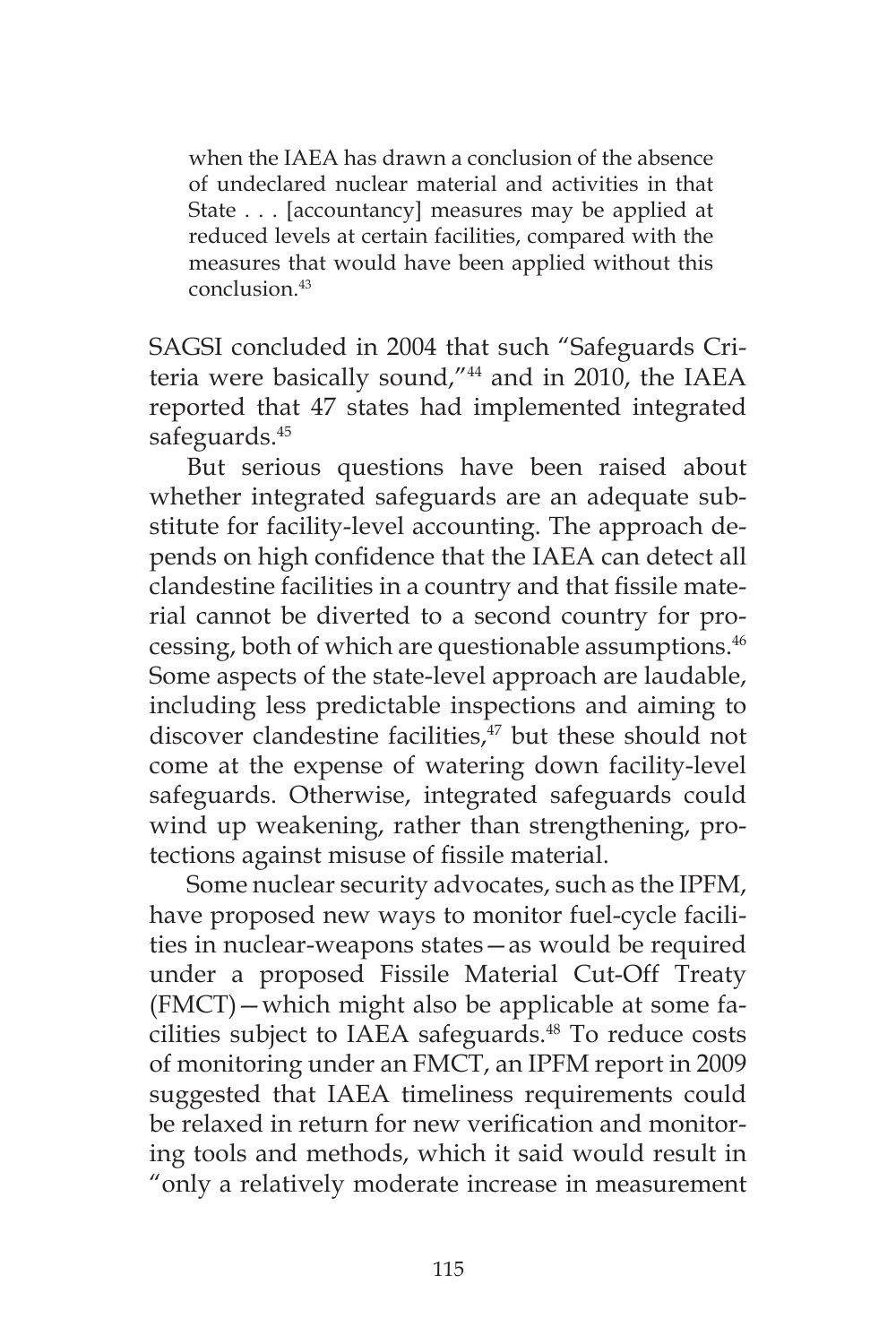uncertainties."49 For example, at operating commercial facilities, the report recommended short-notice random inspections rather than continuous inspector presence.50

While IAEA safeguards are an international audit mechanism, analogous domestic measures are generally known as state systems of accounting and control (SSACs), which help monitor nuclear materials in a country and may provide the framework for the application of safeguards under an agreement between the state and the IAEA. These agreements include, but are not limited to, protocols for measurement systems to determine quantities of nuclear material and procedures governing the taking of a physical inventory. The IAEA does not have formal authority to address subnational threats, such as theft by workers at a facility ("insiders"). But improving SSAC to help the IAEA detect diversions by the state can also provide the operator an enhanced capability to detect diversions by sub-state insiders.<sup>51</sup> Unfortunately, additional aspects of domestic security that are important in countering internal threats, such as access authorization programs, remain out of the IAEA's formal domain, even under the provisions of the 2005 amendment to the Convention on Physical Protection of Nuclear Material which, in any case, has not yet entered into force. This distinction between state and nonstate actors is artificial when their interests are intertwined, so it may hinder efforts to build comprehensive systems to effectively ensure that civil nuclear facilities do not become covert sources of fissile material for states or subnational groups.

Domestic authorities also are responsible for "physical protection," which seeks to detect and prevent loss of nuclear material in real time, in contrast to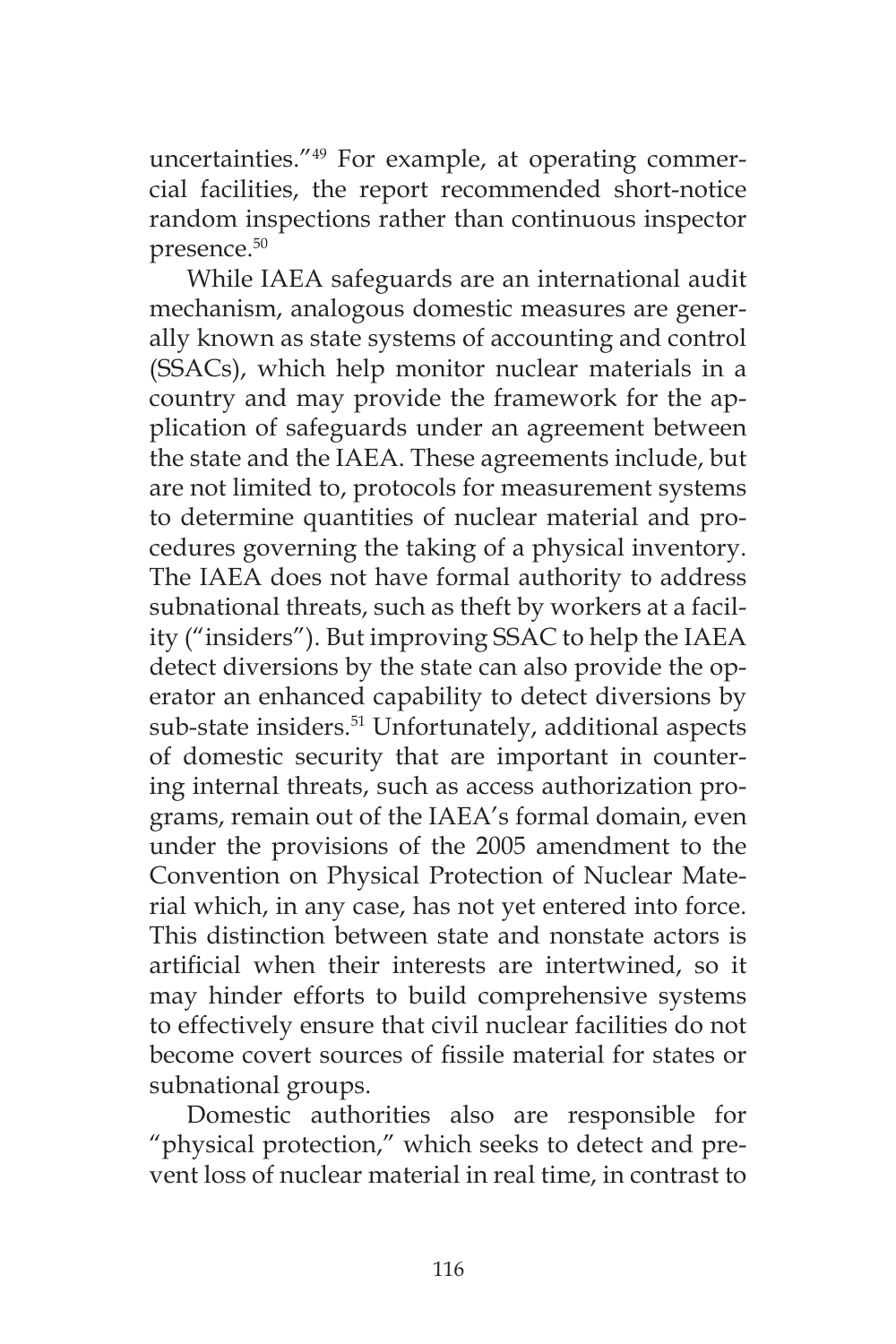accountancy that can only detect it after the fact. Many of the technological aspects of physical protection are known as material control and accounting (MC&A), which comprises aspects of safeguards, in addition to containment and surveillance. At fuel-cycle facilities, MC&A includes but is not limited to locks, fences, walls, gates, and badging systems. It also may incorporate interior and exterior sensors such as video cameras and motion detectors to prevent outsiders from breaking in or insiders from gaining access to sensitive areas and materials, and to improve response time to alarms. Such systems also may monitor pedestrian and vehicle exits to detect attempts to remove materials.52 Beyond MC&A—which comprises these technological approaches to detection, deterrence, and prevention of nuclear theft—physical protection programs also include additional response and deterrence elements, including armed forces.

## **CONCLUSION**

Theoretical solutions to improve IAEA safeguards have been discussed for decades. However, proprietary, economic, and sovereignty concerns have limited the extent to which countries and private companies have implemented these theoretical solutions. Even in states that cooperate with the IAEA and apply sophisticated accounting mechanisms, such as Japan, safeguards at fuel-cycle facilities currently cannot come close to achieving their explicit goal of providing timely warning of a suspected diversion of one bomb's worth of fissile material. The prospects are even worse in states that resist cooperation and may wish to keep open their weapons option, such as Iran, and at facilities that employ first-generation safeguards.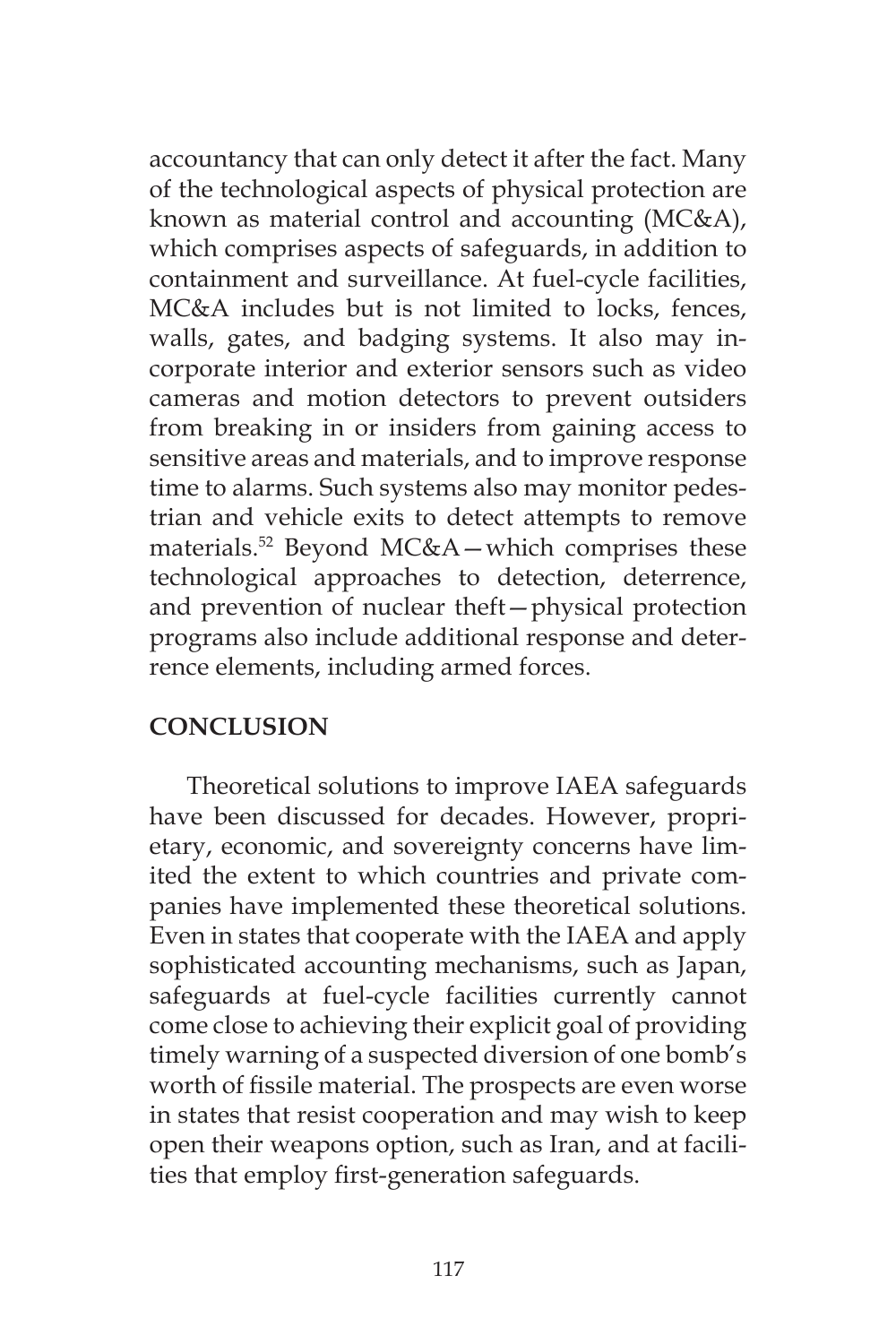If the prospect of an undetected diversion or theft of fissile material is unacceptable to the international community, then it is imprudent to permit the construction of additional nuclear fuel-cycle facilities, or expansion of existing ones, especially in states of proliferation concern, unless and until safeguards can be substantially upgraded to meet the international community's explicit detection goals. Considerable resources should be devoted to research and development of such improvements. But if past experience is any indicator, significant progress is unlikely to occur anytime soon. That stubborn reality should inform nuclear policy decisions. Most importantly, it suggests that the international community should postpone consideration of expanding the recycling of spent nuclear fuel, because that would require additional reprocessing and MOX fuel fabrication facilities that cannot now be safeguarded adequately against diversion or theft for nuclear weapons.

#### **ENDNOTES - CHAPTER 6**

1. This chapter draws upon a previously published chapter. See Edwin S. Lyman, "Can Nuclear Fuel Production in Iran and Elsewhere Be Safeguarded Against Diversion?" Henry Sokolski, ed., *Falling Behind: International Scrutiny of the Peaceful Atom*, Carlisle, PA: Strategic Studies Institute, U.S. Army War College, 2008, pp. 101-120.

2. BNFL, "Media Response: Publication of Materials Unaccounted For (MUF)," press release, February 17, 2005.

3. BNFL, Board of Inquiry Report, "Fractured Pipe With Loss of Primary Containment in the THORP Feed Clarification Cell," May 26, 2005, p. 5.

4. *Ibid*., p. 15.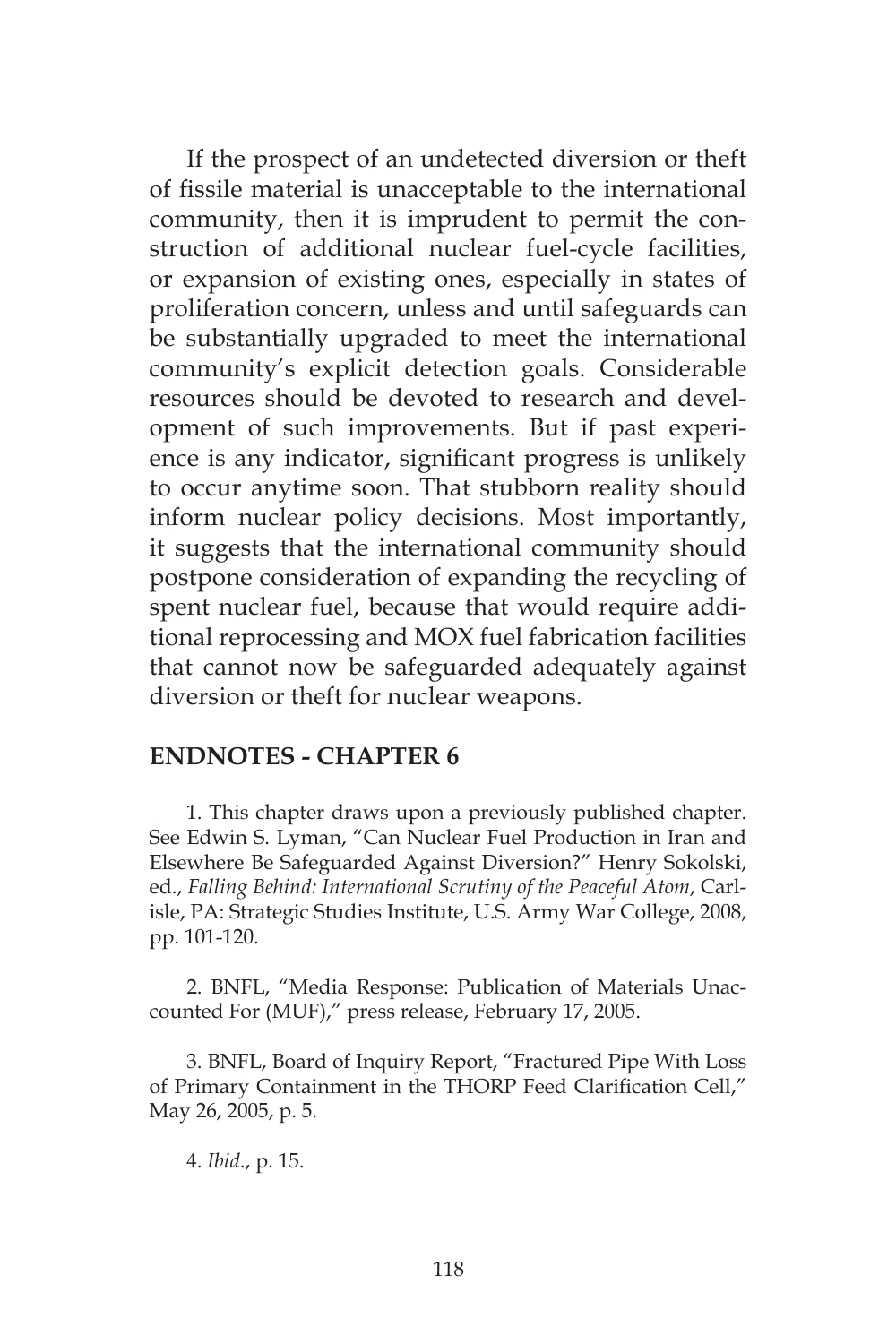5. Barry Jones *et al*., BNFL, and Claude Norman *et al*., European Commission, Euratom Safeguards Office, "NRTMA: Common Purpose, Complementary Approaches," IAEA-SM-367/8/03, IAEA Safeguards Symposium, October-November 2001, IAEA, Vienna, Austria.

6. *Ibid.,* p. 5.

7. European Commission, "Report from the Commission to the European Parliament and Council: Operation of Euratom Safeguards in 2002," p. 9.

8. Ann MacLachlan, "With Eurofab imminent, MUF issue said cleared up for Cadarache plant," *Nuclear Fuels*, Vol. 29, No. 20, September 27, 2004, p. 12.

9. Ann MacLachlan, "CEA, Areva Criticized for Handling of Plutonium at Closed ATPu Plant," *Nuclear Fuels*, Vol. 34, No. 21, 2009.

10. Edwin S. Lyman, "Japan's Plutonium Fuel Production Facility: A Case Study of the Challenges of Nuclear Material Accountancy," 39th Annual Meeting of the Institute of Nuclear Materials Management (INMM), Naples, FL, July 1998.

11. Mark Hibbs, "PFPF Holdup Pu Inventory Under 10 kg; R&D Work to Focus on Monju Fuel," *Nuclear Fuel*, November 4, 1996, p. 15.

12. *IAEA Safeguards Glossary,* 2001 Ed., Vienna, Austria: IAEA, Table III, p. 53, available from *www-pub.iaea.org/MTCD/ publications/PDF/nvs-3-cd/PDF/NVS3\_prn.pdf.*

13. *IAEA 1998 Annual Report*, p. 65.

14. *IAEA 2000 Annual Report*, p. 102, available from *www.iaea. org/Publications/Reports/Anrep2000/safeguards.pdf*.

15. Shirley Johnson, IAEA, personal communication, July 27, 2006.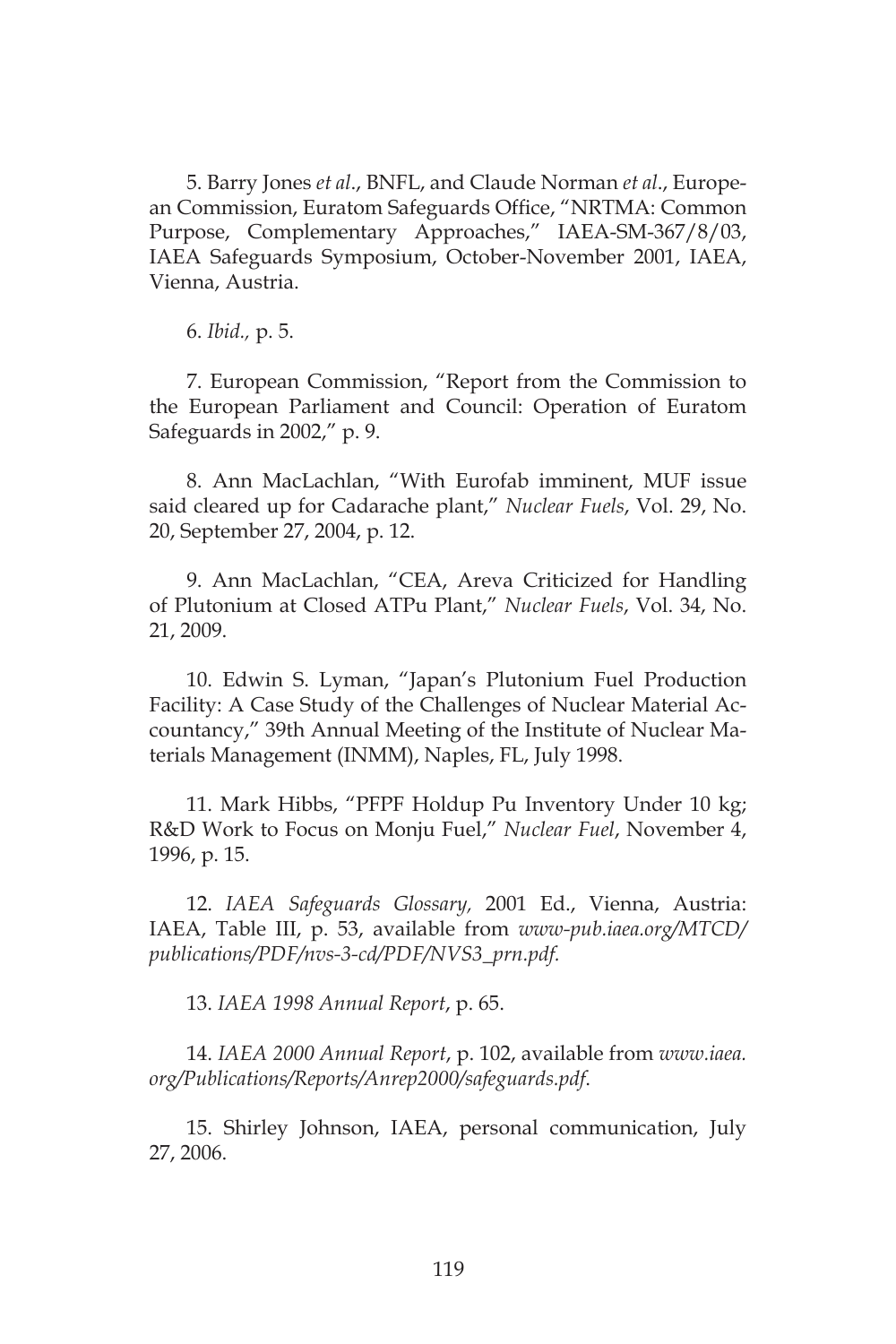16 . Shirley Johnson *et al*., "Meeting the Safeguards Challenges of a Commercial Reprocessing Plant," 7th International Conference on Facility Operator-Safeguards Interface," Charleston, SC, February 29-March 4, 2004, p. 10.

17. Y. Noguchi, "Validation and Performance Test of Plutonium Inventory Measurement System (PIMS) at Rokkasho Reprocessing Plant (RRP)," Institute of Nuclear Materials Management 48th Annual Meeting, Tucson, AZ, July 8-12, 2007.

18. Johnson *et al*., "Meeting the Safeguards Challenges of a Commercial Reprocessing Plant."

19. "Implementation of the NPT Safeguards Agreement and relevant provisions of Security Council resolutions in the Islamic Republic of Iran," GOV/2012/23, Vienna, Austria: IAEA, May 25, 2012, p. 6.

20. William C. Witt, Christina Walrond, David Albright, and Houston Wood, "Iran's Evolving Breakout Potential," Washington, DC: Institute for Science and International Security (ISIS), October 8, 2012, available from *isis-online.org/uploads/isis-reports/ documents/Irans\_Evolving\_Breakout\_Potential.pdf*.

21. Greg S. Jones, "'Not a Game-Changer' But Is the West Playing a Game with Iran That It Has Already Lost?" Washington, DC: Nonproliferation Policy Education Center (NPEC), September 10, 2012, available from *www.npolicy.org/article.php?aid=1193&rid=4*.

22. David Albright, Christina Walrond, William Witt, and Houston Wood, "Comments on Wall Street Journal Editorial and Our Breakout Estimates," Washington, DC: ISIS, October 30, 2012, available from *isis-online.org/isis-reports/detail/comments-on-wallstreet-journal-editorial-and-our-breakout-estimates/*.

23. Jones, "'Not a Game-Changer'."

24. "Implementation of the NPT Safeguards Agreement and relevant provisions of Security Council resolutions in the Islamic Republic of Iran," GOV/2012/37, Vienna, Austria: IAEA, August 30, 2012, p. 11.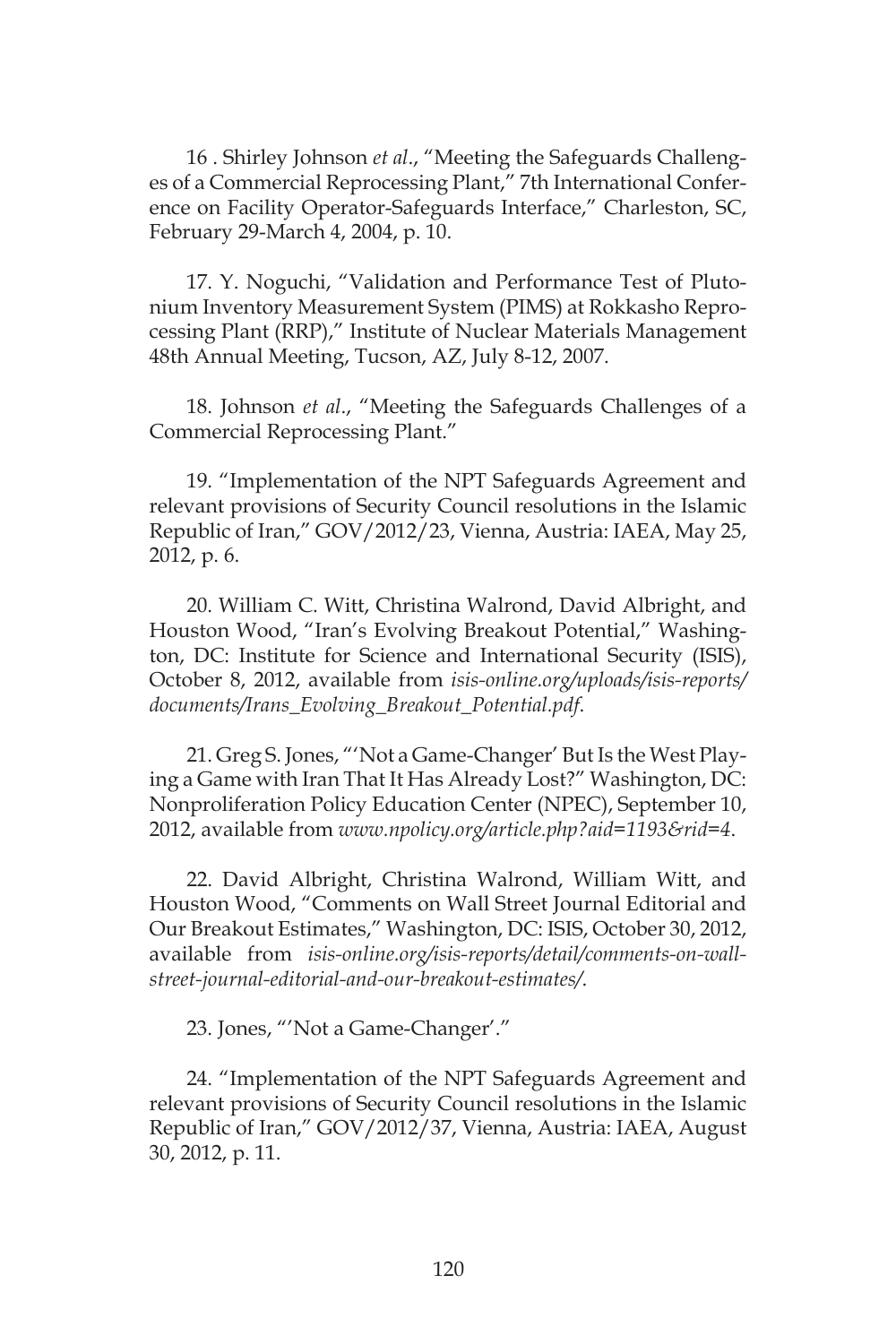25. "Nuclear Iran: Jabr Ibn Hayan Multipurpose Laboratories," Washington, DC: ISIS, available from *www.isisnucleariran. org/sites/detail/tehran/*.

26. "Implementation of the NPT Safeguards Agreement and relevant provisions of Security Council resolutions in the Islamic Republic of Iran," GOV 2012/9, Vienna, Austria: IAEA, February 24, 2012, available from *www.iaea.org/Publications/Documents/ Board/2012/gov2012-9.pdf*.

27. "Implementation of the NPT Safeguards Agreement," August 30, 2012.

28. "MOX Plant Construction Shown," *The Japan Times,*  November 2, 2012, available from *www.japantimes.co.jp/text/ nn20121102b2.html*.

29. Rob Pavey, "MOX Facility at SRS Gets Powdered Plutonium Feedstock," *The Augusta Chronicle*, November 16, 2012, available from *chronicle.augusta.com/news/business/2012-11-16/moxfacility-srs-gets-powdered-plutonium-feedstock.*

30. *IAEA Safeguards Glossary*, p. 23.

31. *Ibid*., p. 277.

32. U.S. Congress, Office of Technology Assessment, Nuclear Safeguards and the International Atomic Energy Agency, OT ISS-615, Washington, DC: U.S. Government Printing Office, June 1995, p. 73.

33. *IAEA Safeguards Glossary*, p. 53.

34. Thomas G. Clark *et al*., Westinghouse Savannah River Company, "Continuous Material Balance Reconciliation for a Modern Plutonium Processing Facility," 45th Annual Meeting of the Institute of Nuclear Materials Management (INMM), July 18- 22, 2004, Orlando, FL.

35. T. Bjornard *et al*., "Improving the Safeguardability of Nuclear Facilities," presented at Institute of Nuclear Materials Management 50th Annual Meeting, July 2009, available from *www.inl. gov/technicalpublications/Documents/4310590.pdf*.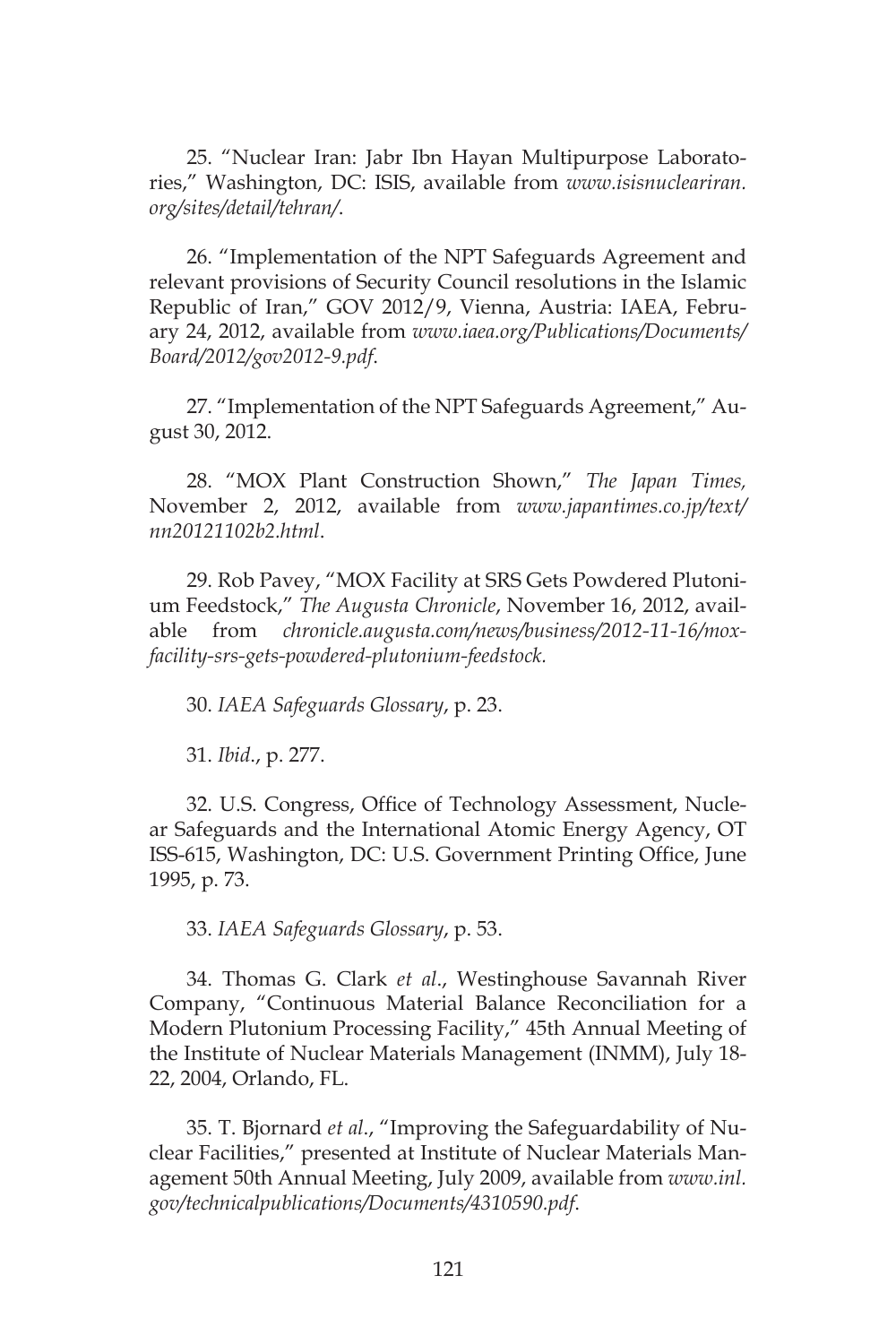36. "Sources: Brazil blocks nuclear inspectors," *CNN*, April 4, 2004, available from *www.cnn.com/2004/WORLD/americas/04/04/ brazil.nuclear/index.html*.

37. "Diplomats: IAEA, Brazil Reach Agreement," *USA Today*, October 6, 2004, available from *usatoday30.usatoday.com/news/ world/2004-10-06-brazil-nukes\_x.htm.*

38. "Iran Does Not Need Nuclear Weapons, Says Ahmadinejad," *BBC*, November 8, 2011, available from *www.bbc.co.uk/news/ world-middle-east-15637539*. "Ahmadinejad: Iran 'Could Have Behaved Better', IAEA Has 'Double Standards'," *Christian Science Monitor*, September 25, 2012, available from *www.csmonitor.com/ World/Middle-East/2012/0925/Ahmadinejad-Iran-could-have-behavedbetter-IAEA-has-double-standards*.

39. "Iran Warns of IAEA 'Terrorist Infiltration'," *BBC*, September 17, 2012, available from *www.bbc.co.uk/news/world-middleeast-19627623*.

40. Marvin Miller, "Are IAEA Safeguards on Plutonium Bulk-Handling Facilities Effective," Paul L. Leventhal *et al*., eds., *Nuclear Power and the Spread of Nuclear Weapons*, Washington, DC: Brassey's, 2002, pp. 283-284.

41. Mark Hibbs, "The Unspectacular Future of the IAEA Additional Protocol," Washington, DC: Carnegie Endowment, April 26, 2012, available from *carnegieendowment.org/2012/04/26/unspectacular-future-of-iaea-additional-protocol*.

42. *IAEA Safeguards: Staying Ahead of the Game*, Vienna, Austria: IAEA, July 2007, available from *www.iaea.org/Publications/ Booklets/Safeguards3/safeguards0707.pdf*.

43. *IAEA Safeguards Glossary*, p. 28.

44. "IAEA, Safeguards Statement for 2004," para. 52, p. 11.

45. "IAEA, Safeguards Statement for 2010," available from *www.iaea.org/safeguards/documents/es2010.pdf.*